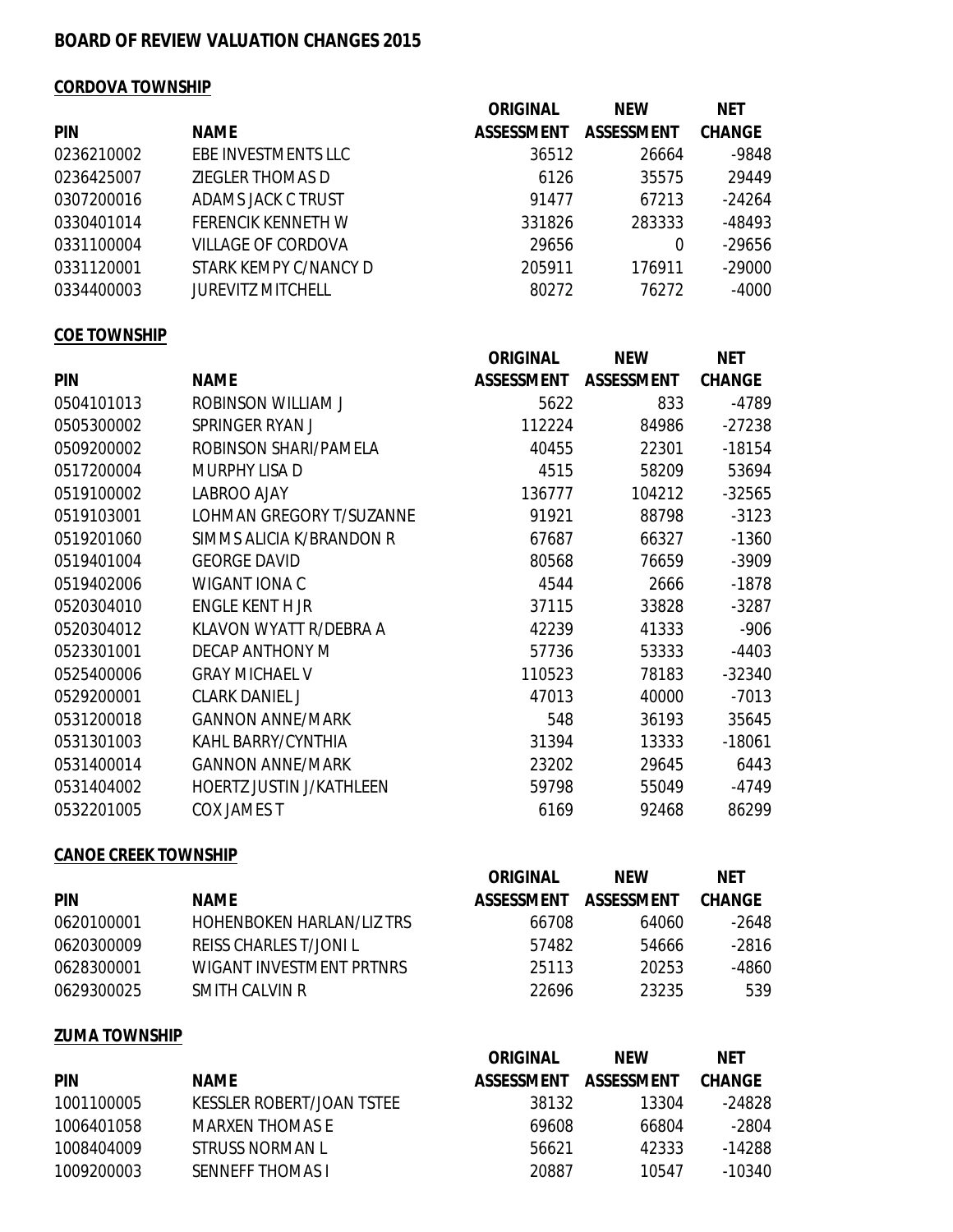### **PORT BYRON TOWNSHIP**

|            |                                | <b>ORIGINAL</b>   | <b>NEW</b>        | <b>NET</b>    |
|------------|--------------------------------|-------------------|-------------------|---------------|
| <b>PIN</b> | <b>NAME</b>                    | <b>ASSESSMENT</b> | <b>ASSESSMENT</b> | <b>CHANGE</b> |
| 0401203002 | <b>MCMILLIN CHRISTOPHER L</b>  | 19206             | 11000             | $-8206$       |
| 0401203003 | <b>MCMILLIN CHRISTOPHER L</b>  | 86194             | 67333             | $-18861$      |
| 0401203004 | <b>MCMILLIN CHRISTOPHER L</b>  | 16512             | 10000             | $-6512$       |
| 0412100002 | SIMPSON EDWARD C               | 84358             | 64760             | -19598        |
| 0413106002 | <b>SCHADT JANICE I TRUSTEE</b> | 50893             | 80201             | 29308         |
| 0413300003 | <b>BROOKS SCOTT R</b>          | 105099            | 83325             | $-21774$      |
| 0424201003 | <b>LUEDTKE COURTNEY</b>        | 91546             | 79000             | $-12546$      |
| 0424300001 | YOUNG LANCE B                  | 53306             | 46666             | $-6640$       |
| 0424301006 | ART FAMILY LIMITED PARTNE      | 71273             | 60000             | $-11273$      |
| 0424303001 | PIFKIN CHARLOTTE A/ROBERT      | 23257             | 11666             | $-11591$      |
| 0424305010 | DANGER MARK A/L ANN            | 4576              | 39576             | 35000         |
| 0424403007 | <b>LUEDTKE BRAD J</b>          | 99785             | 89991             | $-9794$       |
| 0424406002 | <b>EDGAR RALPH A</b>           | 52214             | 48328             | -3886         |
| 0424409005 | <b>BROWN B/HARMON P</b>        | 26708             | 20000             | $-6708$       |
| 0425109004 | ALDERSON THOMAS H JR           | 68272             | 62161             | $-6111$       |
| 0425116003 | <b>KNAPP ROGER/TAMMY</b>       | 27057             | 23331             | $-3726$       |
| 0425200001 | <b>DERIEMACKER DARIN J</b>     | 41378             | 39329             | $-2049$       |
| 0425214002 | <b>HOLLISTER JON</b>           | 47347             | 33253             | $-14094$      |
| 0425214006 | SANQUIST NICHOLAS              | 37153             | 38185             | 1032          |
| 0425300032 | <b>FARRELL KAREN L/KEVIN J</b> | 32942             | 32296             | $-646$        |
| 0425300037 | <b>BLOOME JAMES A/HELEN M</b>  | 149333            | 125415            | $-23918$      |

## **HAMPTON TOWNSHIP**

|            |                                  | <b>ORIGINAL</b>   | <b>NEW</b>        | <b>NET</b>    |
|------------|----------------------------------|-------------------|-------------------|---------------|
| <b>PIN</b> | <b>NAME</b>                      | <b>ASSESSMENT</b> | <b>ASSESSMENT</b> | <b>CHANGE</b> |
| 0901307015 | PETERSON DOUGLAS/AMBER           | 21074             | 31936             | 10862         |
| 0902103005 | <b>ANDERSON RONALD</b>           | 42833             | 34996             | $-7837$       |
| 0902205008 | <b>BALDWIN TIMOTHY P</b>         | 32220             | 6354              | $-25866$      |
| 0902206001 | <b>RILEY CARRIE S/RICKY D</b>    | 8802              | 19273             | 10471         |
| 0902406039 | <b>BRISTOL ERIN L/MATTHEW A</b>  | 1217              | 15084             | 13867         |
| 0903304005 | <b>PREGRACKE GARY B</b>          | 21216             | 13188             | $-8028$       |
| 0903305001 | <b>TYNER RALPH R</b>             | 147596            | 121633            | $-25963$      |
| 0908307050 | RICCIO DENNIS R/JANET E          | 249010            | 188998            | $-60012$      |
| 0909102001 | <b>JOHNSON C DOUGLAS</b>         | 14280             | 9102              | $-5178$       |
| 0909104001 | <b>OLSON PERRY D</b>             | 69911             | 52134             | $-17777$      |
| 0909300006 | <b>ABNEY KYLIE T/NATHAN L</b>    | 89019             | 73326             | $-15693$      |
| 0909301018 | <b>SCHROEDER JUSTIN G/LEESA</b>  | 97728             | 93324             | $-4404$       |
| 0910302006 | VAN DE WOESTYNE MICHAEL/P        | 106682            | 92859             | $-13823$      |
| 0911302003 | CAMPBELL PAUL J/PATRICIA         | 60440             | 61666             | 1226          |
| 0911303007 | <b>SMITH GEORGE S III</b>        | 102966            | 100000            | $-2966$       |
| 0911406002 | PARK DARREL R JR/STACY M         | 74898             | 65000             | -9898         |
| 0912405001 | <b>FARWELL EDWARD L/RACHEL M</b> | 11779             | 7166              | $-4613$       |
| 0914100004 | WILDERMUTH MELINDA/RANDY         | 35106             | 8000              | $-27106$      |
| 0914100005 | <b>MOEWS JAMES E</b>             | 84379             | 81093             | $-3286$       |
| 0914100011 | <b>WILTAND CORP/GEHRING H</b>    | 82533             | 86379             | 3846          |
| 0914101005 | <b>WALLACE KEVIN R/ANN M</b>     | 98113             | 97706             | $-407$        |
| 0914105004 | <b>BERHENKE DAVID M</b>          | 127380            | 116560            | $-10820$      |
| 0914105006 | ROSSMILLER KEVIN M/WENDY         | 113524            | 92388             | $-21136$      |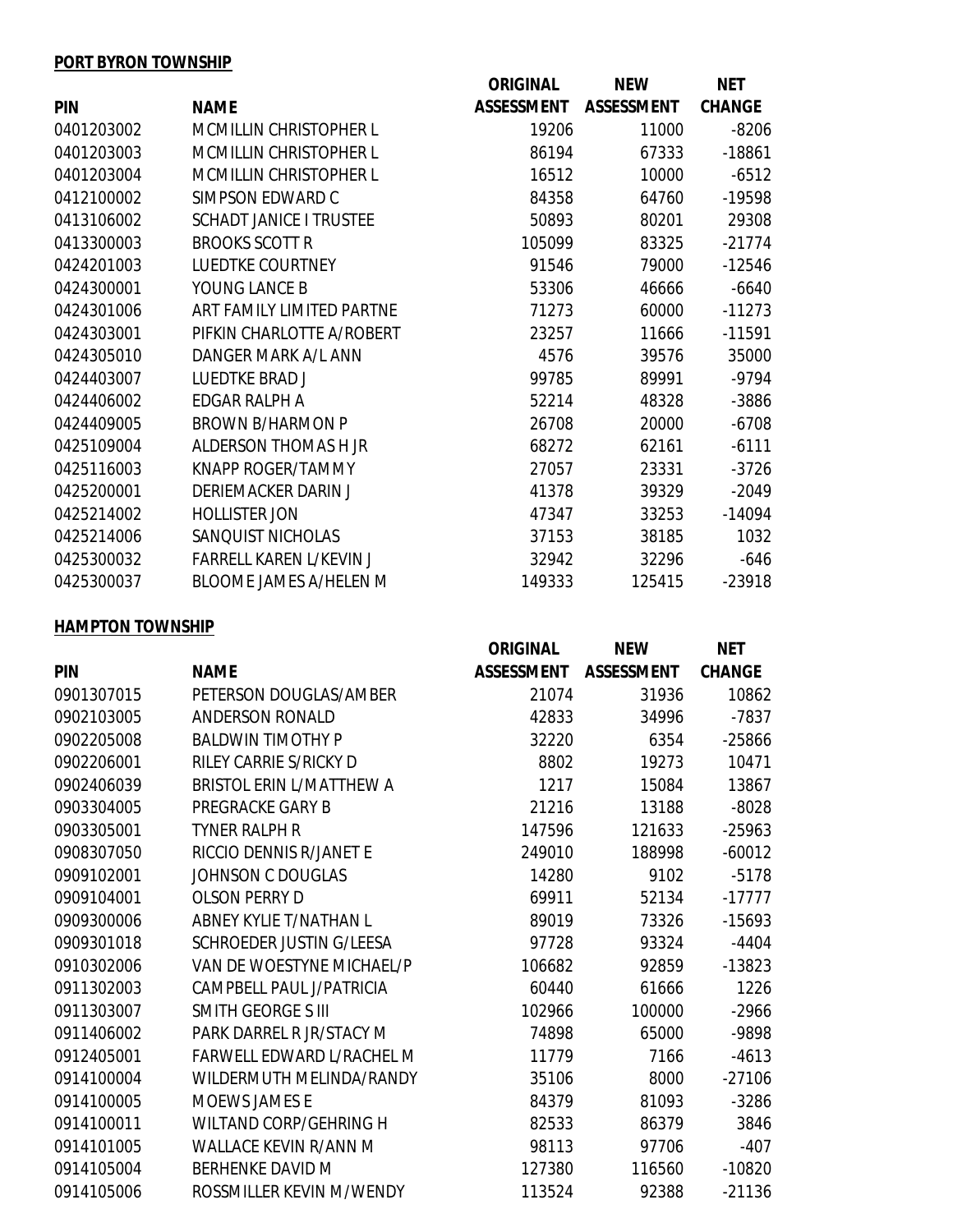| 0914400005 | LETT JACKIE/WILLSTEAD ROD        | 63711            | 44996       | $-18715$  |
|------------|----------------------------------|------------------|-------------|-----------|
| 0915206002 | SACK CHRIS A/THERESA A           | 37105            | 63293       | 26188     |
| 0915206004 | NEWBERG ARLINGTON/TRACI L        | 112616           | 102000      | $-10616$  |
| 0916100005 | <b>ANDREWS GREGORY D</b>         | 134179           | 106656      | $-27523$  |
| 0916203001 | <b>MARKER DENNIS R/MARY</b>      | 76740            | 59000       | $-17740$  |
| 0916203002 | <b>MARKER DENNIS R/MARY</b>      | 84092            | 60600       | $-23492$  |
| 0917203018 | <b>JONES LEASE PROPERTIES</b>    | 31541            | 23333       | $-8208$   |
| 0917203032 | <b>MILLER ROBERT L</b>           | 26777            | 20664       | $-6113$   |
| 0917209002 | JOHNSON ANGELA D                 | 47933            | 39019       | $-8914$   |
| 0917303009 | <b>LARRISON CAROLYN L</b>        | 26879            | 27906       | 1027      |
| 0917309008 | <b>KULOW AARON</b>               | 92504            | 84666       | $-7838$   |
| 0919408015 | <b>KOPEL ROBERT E</b>            | 15150            | 16750       | 1600      |
| 0919413012 | <b>STEEN DELMAR B</b>            | $\boldsymbol{0}$ | 707         | 707       |
| 0920404002 | 3FI LLC                          | 1382             | 338520      | 337138    |
| 0921300011 | <b>ARVANIS HARRY R</b>           | 102596           | 97334       | $-5262$   |
| 0921302010 | WILBER JUSTIN/BLACKHAWK          | 27676            | 19965       | $-7711$   |
| 0921400013 | VANHOLLEBEKE DOUGLAS M           | 30283            | 3904        | $-26379$  |
| 0922201010 | OPPENHEIMER INCOME PROP          | 86563            | 83606       | $-2957$   |
| 0922201016 | PUSTELNIK TODD A/MICHELLE        | 104027           | 94208       | -9819     |
| 0922201018 | <b>KRAFT CHRISTIAN/STEVEN</b>    | 130612           | 123321      | $-7291$   |
| 0922304001 | BOHNERT SCOTT/KAREN/ILLIN        | $\boldsymbol{0}$ | 21940       | 21940     |
| 0922400007 | <b>SCOTT JOHN W</b>              | 125162           | 32333       | -92829    |
| 0923100001 | BERGLAND STEVEN T/GRACE C        | 70112            | 61666       | $-8446$   |
| 0923101002 | NICHOLSON JEFFREY T              | 74518            | 58660       | $-15858$  |
| 0923101010 | <b>BRADSHAW EDWARD II/SARAH</b>  | 105085           | 92657       | $-12428$  |
| 0925400002 | <b>HELD EUGENE R</b>             | 80618            | 71806       | $-8812$   |
| 0928100004 | QUAD CITY DOWNS INC              | 1781095          | 1429536     | -351559   |
| 0929101001 | <b>MARIE DOUGLAS PROPERTIES</b>  | 1000811          | 312860      | $-687951$ |
| 0929203005 | PATZ THOMAS L                    | 30060            | 16666       | -13394    |
| 0930101001 | BETHANY ENTERPRISES INC          | 38126            | 19666       | $-18460$  |
| 0930113033 | DOBBELS RAYMOND J/ANGELA         | 11525            | 15255       | 3730      |
| 0930216004 | <b>BALLARD ROLLIN L/JANICE C</b> | 9825             | 8843        | $-982$    |
| 0930307016 | <b>TEMPLETON DAVID A</b>         | 26903            | 15733       | $-11170$  |
| 0930317014 | <b>CITY OF EAST MOLINE</b>       | 8480             | 0           | $-8480$   |
| 0930321005 | <b>CITY OF EAST MOLINE</b>       | 10686            | 0           | $-10686$  |
| 0931106012 | STEELE WILLIAM L/MARGARET        | 45782            | 39329       | $-6453$   |
| 0931107002 | <b>DYER SUSAN M</b>              | 36343            | 34167       | $-2176$   |
| 0931200007 | <b>TFP PROPERTIES LLC</b>        | 39743            | 51077       | 11334     |
| 0931200027 | JONES BUSINESS LEASE PROP        | 21285            | 14666       | $-6619$   |
| 0931209002 | SHERADEN LARRY W                 | 26952            | 24166       | $-2786$   |
| 0931300005 | <b>BURNS LARRY</b>               | 154623           | 116550      | $-38073$  |
| 0931304075 | JOHNSTON MARVIN/PEARL A          | 6531             | 7939        | 1408      |
| 0931305022 | <b>NORRIS BETTE/MICHAEL</b>      | 6304             | 8723        | 2419      |
| 0931412012 | QC SOUTH RENTALS LLC             | 20871            | 19980       | $-891$    |
| 0931415003 | FOX WILLIAM M/BARBARA J          | 41355            | 34640       | $-6715$   |
| 0932100015 | ANCHOR TR 5-1-29                 | 61556            | 44375       | $-17181$  |
| 0932112018 | <b>TORRES ANDREA</b>             | 31440            | 19000       | $-12440$  |
| 0932307003 | <b>CATTON DONALD E</b>           | 58942            | 50978       | $-7964$   |
| 0932311004 | <b>EDWARDS HERMAN</b>            | 37010            | 26179       | $-10831$  |
| 0932311005 | ARMSTRONG DARRIN S/KARENA        | 36851            | 35656       | $-1195$   |
| 0933201007 | <b>VILLAGE OF CARBON CLIFF</b>   | 13987            | $\mathbf 0$ | -13987    |
| 0933202008 | <b>REGIONS BANK TRUST</b>        | 24002            | 8333        | $-15669$  |
|            |                                  |                  |             |           |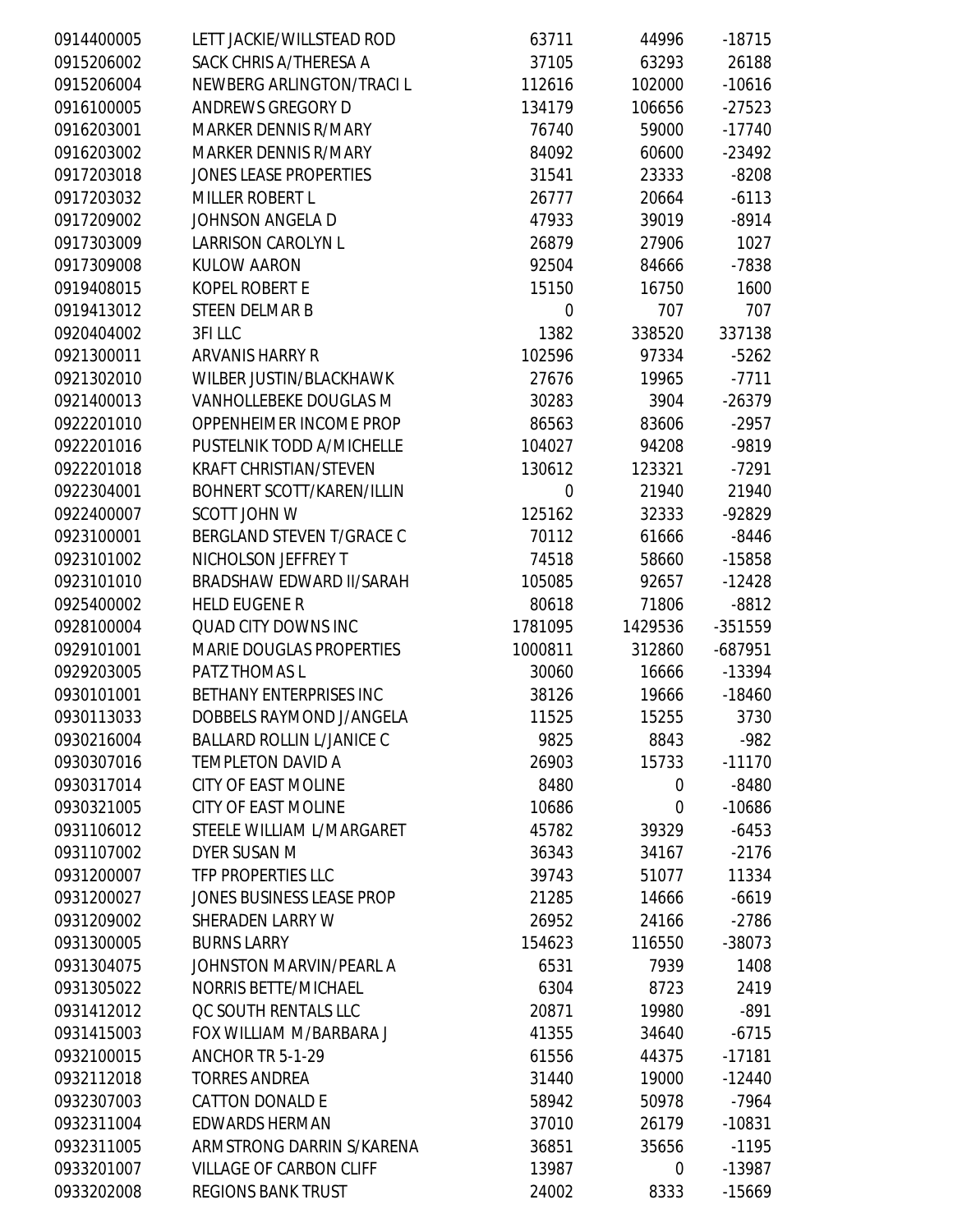| 0933202024 | SEYBOLD STEPHEN A                | 22577   | 15301       | $-7276$  |
|------------|----------------------------------|---------|-------------|----------|
| 0933303008 | <b>LYON TANYA R</b>              | 23672   | 24815       | 1143     |
| 1804111021 | <b>VILLAGE OF CARBON CLIFF</b>   | 9131    | $\mathbf 0$ | $-9131$  |
| 1804112005 | KODIAK DRYWALL LLC               | 45851   | 31663       | $-14188$ |
| 1804401001 | <b>MCADAM ROLLIN</b>             | 16044   | 4166        | $-11878$ |
| 1805102001 | DAVENPORT CINDY LOU              | 33088   | 31767       | $-1321$  |
| 1805105039 | <b>CURLESS JAMES D/PAMELA</b>    | 37141   | 40185       | 3044     |
| 1805108016 | <b>WULGAERT ROSEMARY</b>         | 57816   | 44996       | $-12820$ |
| 1805108032 | <b>RUMBURG OTTO R</b>            | 6732    | 6000        | $-732$   |
| 1805108036 | <b>LOFGREN CYNTHIA L/STEVEN</b>  | 48502   | 43996       | $-4506$  |
| 1805109013 | PEARCE FRED H                    | 43175   | 37793       | $-5382$  |
| 1805117001 | PUENTES FLORENCIO G              | 10030   | 2200        | $-7830$  |
| 1805119007 | PHAM VINH Q/CYNTHIA M            | 36209   | 30877       | $-5332$  |
| 1805124001 | <b>HILLIGOSS CHARLES D</b>       | 5610    | 4494        | $-1116$  |
| 1805124002 | HILLIGOSS CHARLES D/SHARO        | 59002   | 53907       | $-5095$  |
| 1805125003 | <b>KNOX JOEL J</b>               | 112157  | 106667      | $-5490$  |
| 1805125004 | ALBERTSONS/TAX ACCOUNTING        | 1297550 | 426666      | -870884  |
| 1805303006 | <b>WILLIAMS JOHN A</b>           | 45690   | 45854       | 164      |
| 1805307011 | <b>QUAD CITIES PROPERTIES</b>    | 26598   | 14265       | $-12333$ |
| 1805309056 | <b>QUAD CITIES PROPERTIES</b>    | 62260   | 61378       | $-882$   |
| 1806100002 | <b>WOLFE ROBERT T</b>            | 100884  | 66660       | $-34224$ |
| 1806100003 | <b>HORST PATRICIA W TRST</b>     | 64018   | 45000       | $-19018$ |
| 1806115021 | <b>MEERSMAN PATRICK R</b>        | 64955   | 45004       | $-19951$ |
| 1806120006 | UNITED STORAGE ASSOC             | 47122   | 103520      | 56398    |
| 1806208006 | <b>WESTBROOKS FRANK J/JODY L</b> | 43607   | 35590       | $-8017$  |
| 1806212002 | ERICKSON STEVEN D/DEBRA          | 83341   | 73333       | $-10008$ |
| 1806212005 | <b>SCHNEIDER DAVID W</b>         | 112166  | 91666       | $-20500$ |
| 1806306002 | <b>WALGREEN CO R/E PROP TAX</b>  | 624658  | 535940      | $-88718$ |
| 1806411001 | DEER VALLEY APARTMENT LLC        | 76493   | 115192      | 38699    |
| 1807203007 | <b>GLEGG AMANDA/JUSTIN</b>       | 71660   | 67993       | $-3667$  |
| 1808108001 | REITZ DARYL/MARY TRUST           | 76969   | 72417       | $-4552$  |
| 1808108018 | HAMILTON THOMAS R/BARBARA        | 104960  | 85812       | $-19148$ |
| 1808108021 | ROEDER JAMES V/LINDA S           | 94946   | 86000       | $-8946$  |
| 1808215001 | RANEY DANIEL T                   | 41072   | 31664       | $-9408$  |
| 1808216008 | SEYBOLD STEPHEN/VANHORN D        | 44727   | 40000       | $-4727$  |
| 1808217005 | <b>LAERMANS J/LAUD K</b>         | 38948   | 25000       | -13948   |
| 1808302009 | <b>SEGURA PETER M</b>            | 93757   | 90098       | $-3659$  |
| 1808302017 | <b>HODGE GARY INC</b>            | 447     | 16938       | 16491    |
| 1808302023 | <b>WASSON DORIS J/JOE K</b>      | 75656   | 61666       | -13990   |
| 1808302027 | <b>CONE PETER L</b>              | 95908   | 94333       | $-1575$  |
| 1808302035 | <b>ACKERLAND MARVIN W/EILEEN</b> | 87961   | 83505       | $-4456$  |
| 1808302036 | <b>SWANSON LIV TRST</b>          | 89369   | 88228       | $-1141$  |
| 1808302062 | <b>LASSUY TINA M</b>             | 78984   | 63993       | $-14991$ |
| 1808302066 | <b>CHICKRIS GREGORY/JANET</b>    | 108171  | 101656      | $-6515$  |
| 1808315006 | MOSER MELANIE D/RONALD           | 51461   | 42810       | $-8651$  |
| 1808315037 | DASSOW DONALD/HELEN TRST         | 1360    | 25823       | 24463    |
| 1810100012 | <b>BENSON JULIA</b>              | 7615    | 8561        | 946      |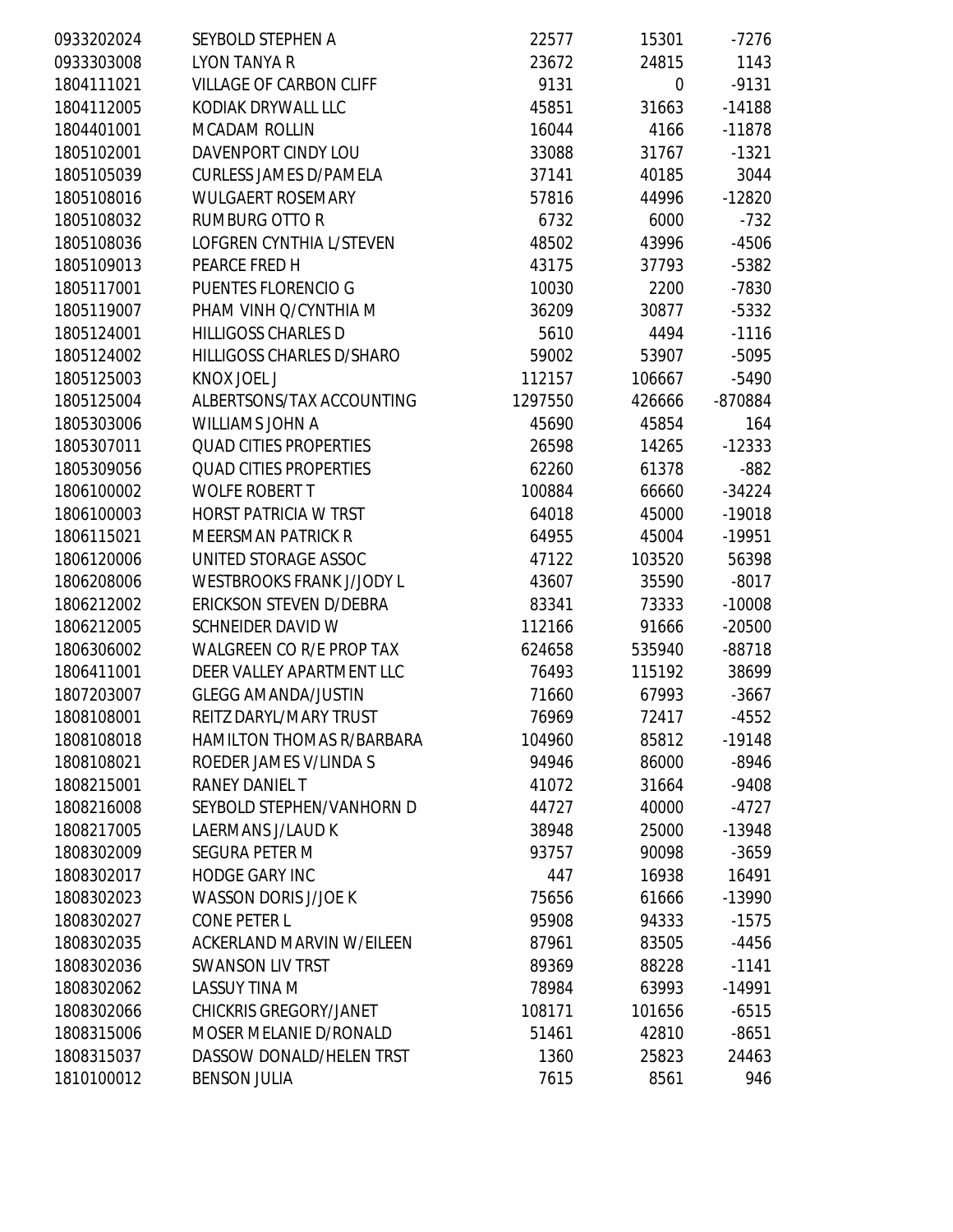# **SOUTH MOLINE TOWNSHIP**

| <b>ASSESSMENT</b><br><b>ASSESSMENT</b><br><b>CHANGE</b><br><b>PIN</b><br><b>NAME</b><br>0825104003<br><b>MAERE BRIAN F</b><br>11480<br>9772<br>$-1708$<br>ROTZ LORNA J/WILLIAM L<br>2343<br>0825105021<br>8633<br>10976<br><b>HARKER KAREN R/STEVEN</b><br>0825105022<br>2604<br>4604<br>2000<br><b>QUAD CITIES PROPERTIES</b><br>0835201019<br>20346<br>$-9680$<br>10666<br><b>WORD CHURCH ROCK ISLAND</b><br>0835204033<br>2156<br>1707<br>$-449$<br>0835208029<br><b>WORD CHURCH ROCK ISLAND</b><br>57838<br>$-12050$<br>45788<br>WEST WIND CORNERS INC<br>$-5704$<br>0835323097<br>26550<br>20846<br>0835412002<br><b>JONES LEASE PROPERTIES</b><br>26316<br>21331<br>-4985<br>$-3163$<br>0835417020<br><b>KRUCKER RAYMOND R</b><br>39826<br>36663<br>0835424132<br>ST JOHN DONEEN<br>67169<br>58328<br>$-8841$<br>LLC HOLDINGS OHIO LLC<br>0835426001<br>556127<br>$-51754$<br>504373<br><b>QUAD CITES PROPERTIES INC</b><br>$-15227$<br>11406<br>0836202002<br>26633<br><b>LOGAN THOMAS E</b><br>0836216001<br>5605<br>3080<br>$-2525$<br><b>LOGAN CHERIL L/THOMAS E</b><br>3506<br>$-1920$<br>0836216002<br>1586<br>0836305038<br><b>HICKS VICKI L</b><br>52002<br>$-8340$<br>43662<br><b>QUAD CITIES PROPERTIES</b><br>0836308010<br>22733<br>$-9734$<br>12999<br><b>JONES LEASE PROPERTIES</b><br>1701103040<br>$-11936$<br>41266<br>29330<br>RIECHERS CHARLES/PATRICIA<br>$-6874$<br>1701120027<br>54130<br>47256<br>1701207029<br><b>BECHTEL ALICE J</b><br>$\boldsymbol{0}$<br>10499<br>10499<br>1701312001<br><b>COLLINS GEORGE E</b><br>236556<br>186315<br>$-50241$<br>$-5888$<br>1701315006<br><b>CAMERON CHRISTOPHER L</b><br>35885<br>29997<br>1701406031<br><b>KAY KAREN L</b><br>$-7940$<br>30317<br>22377<br>WEST WIND CORNERS INC<br>1701408037<br>22764<br>$-2694$<br>25458<br>ANGELO STANLEY S/MARLA G<br>1701408062<br>38323<br>$-2747$<br>35576<br>1701408063<br>ANGELO STANLEY S/MARLA G<br>2750<br>7814<br>10564<br><b>ABBITT JAMES W/SHERRIE D</b><br>16665<br>$-6666$<br>1701409012<br>9999<br>SCHWABE ANNA F/JACK<br>1702141011<br>5927<br>31046<br>36973<br>APERION CARE INC<br>$-290414$<br>1702204022<br>880355<br>589941<br>1702308015<br><b>FELLOWS EDITH/GREG TRST</b><br>22507<br>19376<br>$-3131$<br><b>MOSLEY BRENT</b><br>1702422001<br>11395<br>13322<br>24717<br><b>HALL CARLA RENEE</b><br>13322<br>1702422002<br>11395<br>24717<br><b>QUAD CITIES PROPERTIES</b><br>1703200010<br>36980<br>$-27314$<br>9666<br>$-9328$<br>1703200014<br>WHEELER B/D/BLACKHAWK TRS<br>31997<br>41325<br>1703300007<br><b>WALGREEN CO R/E PROP TAX</b><br>730694<br>649522<br>$-81172$<br>28644<br>1703300010<br><b>ARC</b><br>28644<br>$\mathbf 0$<br>1703313002<br><b>BEN WYNN LLC</b><br>128321<br>-72986<br>55335<br>51481<br>1703420007<br><b>B M BAGBY INC</b><br>10742<br>62223<br>1703428003<br><b>LAUD JACK</b><br>47878<br>25618<br>$-22260$<br>FMS HOLDINGS OF IL LLC<br>1703429001<br>138930<br>$-28941$<br>109989<br>$-9337$<br>1704210022<br><b>KWINSKI GREGORY A</b><br>67517<br>58180<br>1704217026<br><b>MILLER MARGUERITA R</b><br>$-10480$<br>38811<br>28331<br>1704217029<br><b>MILLER MARGUERITA R</b><br>33954<br>$-10623$<br>23331<br>1704402011<br>MASSA JOYCE<br>$-16085$<br>35437<br>19352<br>1704404071<br><b>QUAD CITIES PROPERTIES</b><br>13227<br>$-9117$<br>22344<br>1704405049<br><b>BALLY VICTOR J</b><br>30933<br>20636<br>$-10297$<br><b>CITY OF MOLINE</b><br>1704406074<br>23559<br>$-23559$<br>$\mathbf 0$<br>SUSMITA DAHAL RENTAL LLC<br>1707418004<br>168316<br>-45984<br>214300 |            |                         | <b>ORIGINAL</b> | <b>NEW</b> | <b>NET</b> |
|-----------------------------------------------------------------------------------------------------------------------------------------------------------------------------------------------------------------------------------------------------------------------------------------------------------------------------------------------------------------------------------------------------------------------------------------------------------------------------------------------------------------------------------------------------------------------------------------------------------------------------------------------------------------------------------------------------------------------------------------------------------------------------------------------------------------------------------------------------------------------------------------------------------------------------------------------------------------------------------------------------------------------------------------------------------------------------------------------------------------------------------------------------------------------------------------------------------------------------------------------------------------------------------------------------------------------------------------------------------------------------------------------------------------------------------------------------------------------------------------------------------------------------------------------------------------------------------------------------------------------------------------------------------------------------------------------------------------------------------------------------------------------------------------------------------------------------------------------------------------------------------------------------------------------------------------------------------------------------------------------------------------------------------------------------------------------------------------------------------------------------------------------------------------------------------------------------------------------------------------------------------------------------------------------------------------------------------------------------------------------------------------------------------------------------------------------------------------------------------------------------------------------------------------------------------------------------------------------------------------------------------------------------------------------------------------------------------------------------------------------------------------------------------------------------------------------------------------------------------------------------------------------------------------------------------------------------------------------------------------------------------------------------------------------------------------------------------------------------------------------------------------------------------------------------------------------------------------------------------------------------------------------------------------------------------------------------------------------------------------------------------------------------------------------------------------------------------------------------------------------------------------------------------------------------|------------|-------------------------|-----------------|------------|------------|
|                                                                                                                                                                                                                                                                                                                                                                                                                                                                                                                                                                                                                                                                                                                                                                                                                                                                                                                                                                                                                                                                                                                                                                                                                                                                                                                                                                                                                                                                                                                                                                                                                                                                                                                                                                                                                                                                                                                                                                                                                                                                                                                                                                                                                                                                                                                                                                                                                                                                                                                                                                                                                                                                                                                                                                                                                                                                                                                                                                                                                                                                                                                                                                                                                                                                                                                                                                                                                                                                                                                                                     |            |                         |                 |            |            |
|                                                                                                                                                                                                                                                                                                                                                                                                                                                                                                                                                                                                                                                                                                                                                                                                                                                                                                                                                                                                                                                                                                                                                                                                                                                                                                                                                                                                                                                                                                                                                                                                                                                                                                                                                                                                                                                                                                                                                                                                                                                                                                                                                                                                                                                                                                                                                                                                                                                                                                                                                                                                                                                                                                                                                                                                                                                                                                                                                                                                                                                                                                                                                                                                                                                                                                                                                                                                                                                                                                                                                     |            |                         |                 |            |            |
|                                                                                                                                                                                                                                                                                                                                                                                                                                                                                                                                                                                                                                                                                                                                                                                                                                                                                                                                                                                                                                                                                                                                                                                                                                                                                                                                                                                                                                                                                                                                                                                                                                                                                                                                                                                                                                                                                                                                                                                                                                                                                                                                                                                                                                                                                                                                                                                                                                                                                                                                                                                                                                                                                                                                                                                                                                                                                                                                                                                                                                                                                                                                                                                                                                                                                                                                                                                                                                                                                                                                                     |            |                         |                 |            |            |
|                                                                                                                                                                                                                                                                                                                                                                                                                                                                                                                                                                                                                                                                                                                                                                                                                                                                                                                                                                                                                                                                                                                                                                                                                                                                                                                                                                                                                                                                                                                                                                                                                                                                                                                                                                                                                                                                                                                                                                                                                                                                                                                                                                                                                                                                                                                                                                                                                                                                                                                                                                                                                                                                                                                                                                                                                                                                                                                                                                                                                                                                                                                                                                                                                                                                                                                                                                                                                                                                                                                                                     |            |                         |                 |            |            |
|                                                                                                                                                                                                                                                                                                                                                                                                                                                                                                                                                                                                                                                                                                                                                                                                                                                                                                                                                                                                                                                                                                                                                                                                                                                                                                                                                                                                                                                                                                                                                                                                                                                                                                                                                                                                                                                                                                                                                                                                                                                                                                                                                                                                                                                                                                                                                                                                                                                                                                                                                                                                                                                                                                                                                                                                                                                                                                                                                                                                                                                                                                                                                                                                                                                                                                                                                                                                                                                                                                                                                     |            |                         |                 |            |            |
|                                                                                                                                                                                                                                                                                                                                                                                                                                                                                                                                                                                                                                                                                                                                                                                                                                                                                                                                                                                                                                                                                                                                                                                                                                                                                                                                                                                                                                                                                                                                                                                                                                                                                                                                                                                                                                                                                                                                                                                                                                                                                                                                                                                                                                                                                                                                                                                                                                                                                                                                                                                                                                                                                                                                                                                                                                                                                                                                                                                                                                                                                                                                                                                                                                                                                                                                                                                                                                                                                                                                                     |            |                         |                 |            |            |
|                                                                                                                                                                                                                                                                                                                                                                                                                                                                                                                                                                                                                                                                                                                                                                                                                                                                                                                                                                                                                                                                                                                                                                                                                                                                                                                                                                                                                                                                                                                                                                                                                                                                                                                                                                                                                                                                                                                                                                                                                                                                                                                                                                                                                                                                                                                                                                                                                                                                                                                                                                                                                                                                                                                                                                                                                                                                                                                                                                                                                                                                                                                                                                                                                                                                                                                                                                                                                                                                                                                                                     |            |                         |                 |            |            |
|                                                                                                                                                                                                                                                                                                                                                                                                                                                                                                                                                                                                                                                                                                                                                                                                                                                                                                                                                                                                                                                                                                                                                                                                                                                                                                                                                                                                                                                                                                                                                                                                                                                                                                                                                                                                                                                                                                                                                                                                                                                                                                                                                                                                                                                                                                                                                                                                                                                                                                                                                                                                                                                                                                                                                                                                                                                                                                                                                                                                                                                                                                                                                                                                                                                                                                                                                                                                                                                                                                                                                     |            |                         |                 |            |            |
|                                                                                                                                                                                                                                                                                                                                                                                                                                                                                                                                                                                                                                                                                                                                                                                                                                                                                                                                                                                                                                                                                                                                                                                                                                                                                                                                                                                                                                                                                                                                                                                                                                                                                                                                                                                                                                                                                                                                                                                                                                                                                                                                                                                                                                                                                                                                                                                                                                                                                                                                                                                                                                                                                                                                                                                                                                                                                                                                                                                                                                                                                                                                                                                                                                                                                                                                                                                                                                                                                                                                                     |            |                         |                 |            |            |
|                                                                                                                                                                                                                                                                                                                                                                                                                                                                                                                                                                                                                                                                                                                                                                                                                                                                                                                                                                                                                                                                                                                                                                                                                                                                                                                                                                                                                                                                                                                                                                                                                                                                                                                                                                                                                                                                                                                                                                                                                                                                                                                                                                                                                                                                                                                                                                                                                                                                                                                                                                                                                                                                                                                                                                                                                                                                                                                                                                                                                                                                                                                                                                                                                                                                                                                                                                                                                                                                                                                                                     |            |                         |                 |            |            |
|                                                                                                                                                                                                                                                                                                                                                                                                                                                                                                                                                                                                                                                                                                                                                                                                                                                                                                                                                                                                                                                                                                                                                                                                                                                                                                                                                                                                                                                                                                                                                                                                                                                                                                                                                                                                                                                                                                                                                                                                                                                                                                                                                                                                                                                                                                                                                                                                                                                                                                                                                                                                                                                                                                                                                                                                                                                                                                                                                                                                                                                                                                                                                                                                                                                                                                                                                                                                                                                                                                                                                     |            |                         |                 |            |            |
|                                                                                                                                                                                                                                                                                                                                                                                                                                                                                                                                                                                                                                                                                                                                                                                                                                                                                                                                                                                                                                                                                                                                                                                                                                                                                                                                                                                                                                                                                                                                                                                                                                                                                                                                                                                                                                                                                                                                                                                                                                                                                                                                                                                                                                                                                                                                                                                                                                                                                                                                                                                                                                                                                                                                                                                                                                                                                                                                                                                                                                                                                                                                                                                                                                                                                                                                                                                                                                                                                                                                                     |            |                         |                 |            |            |
|                                                                                                                                                                                                                                                                                                                                                                                                                                                                                                                                                                                                                                                                                                                                                                                                                                                                                                                                                                                                                                                                                                                                                                                                                                                                                                                                                                                                                                                                                                                                                                                                                                                                                                                                                                                                                                                                                                                                                                                                                                                                                                                                                                                                                                                                                                                                                                                                                                                                                                                                                                                                                                                                                                                                                                                                                                                                                                                                                                                                                                                                                                                                                                                                                                                                                                                                                                                                                                                                                                                                                     |            |                         |                 |            |            |
|                                                                                                                                                                                                                                                                                                                                                                                                                                                                                                                                                                                                                                                                                                                                                                                                                                                                                                                                                                                                                                                                                                                                                                                                                                                                                                                                                                                                                                                                                                                                                                                                                                                                                                                                                                                                                                                                                                                                                                                                                                                                                                                                                                                                                                                                                                                                                                                                                                                                                                                                                                                                                                                                                                                                                                                                                                                                                                                                                                                                                                                                                                                                                                                                                                                                                                                                                                                                                                                                                                                                                     |            |                         |                 |            |            |
|                                                                                                                                                                                                                                                                                                                                                                                                                                                                                                                                                                                                                                                                                                                                                                                                                                                                                                                                                                                                                                                                                                                                                                                                                                                                                                                                                                                                                                                                                                                                                                                                                                                                                                                                                                                                                                                                                                                                                                                                                                                                                                                                                                                                                                                                                                                                                                                                                                                                                                                                                                                                                                                                                                                                                                                                                                                                                                                                                                                                                                                                                                                                                                                                                                                                                                                                                                                                                                                                                                                                                     |            |                         |                 |            |            |
|                                                                                                                                                                                                                                                                                                                                                                                                                                                                                                                                                                                                                                                                                                                                                                                                                                                                                                                                                                                                                                                                                                                                                                                                                                                                                                                                                                                                                                                                                                                                                                                                                                                                                                                                                                                                                                                                                                                                                                                                                                                                                                                                                                                                                                                                                                                                                                                                                                                                                                                                                                                                                                                                                                                                                                                                                                                                                                                                                                                                                                                                                                                                                                                                                                                                                                                                                                                                                                                                                                                                                     |            |                         |                 |            |            |
|                                                                                                                                                                                                                                                                                                                                                                                                                                                                                                                                                                                                                                                                                                                                                                                                                                                                                                                                                                                                                                                                                                                                                                                                                                                                                                                                                                                                                                                                                                                                                                                                                                                                                                                                                                                                                                                                                                                                                                                                                                                                                                                                                                                                                                                                                                                                                                                                                                                                                                                                                                                                                                                                                                                                                                                                                                                                                                                                                                                                                                                                                                                                                                                                                                                                                                                                                                                                                                                                                                                                                     |            |                         |                 |            |            |
|                                                                                                                                                                                                                                                                                                                                                                                                                                                                                                                                                                                                                                                                                                                                                                                                                                                                                                                                                                                                                                                                                                                                                                                                                                                                                                                                                                                                                                                                                                                                                                                                                                                                                                                                                                                                                                                                                                                                                                                                                                                                                                                                                                                                                                                                                                                                                                                                                                                                                                                                                                                                                                                                                                                                                                                                                                                                                                                                                                                                                                                                                                                                                                                                                                                                                                                                                                                                                                                                                                                                                     |            |                         |                 |            |            |
|                                                                                                                                                                                                                                                                                                                                                                                                                                                                                                                                                                                                                                                                                                                                                                                                                                                                                                                                                                                                                                                                                                                                                                                                                                                                                                                                                                                                                                                                                                                                                                                                                                                                                                                                                                                                                                                                                                                                                                                                                                                                                                                                                                                                                                                                                                                                                                                                                                                                                                                                                                                                                                                                                                                                                                                                                                                                                                                                                                                                                                                                                                                                                                                                                                                                                                                                                                                                                                                                                                                                                     |            |                         |                 |            |            |
|                                                                                                                                                                                                                                                                                                                                                                                                                                                                                                                                                                                                                                                                                                                                                                                                                                                                                                                                                                                                                                                                                                                                                                                                                                                                                                                                                                                                                                                                                                                                                                                                                                                                                                                                                                                                                                                                                                                                                                                                                                                                                                                                                                                                                                                                                                                                                                                                                                                                                                                                                                                                                                                                                                                                                                                                                                                                                                                                                                                                                                                                                                                                                                                                                                                                                                                                                                                                                                                                                                                                                     |            |                         |                 |            |            |
|                                                                                                                                                                                                                                                                                                                                                                                                                                                                                                                                                                                                                                                                                                                                                                                                                                                                                                                                                                                                                                                                                                                                                                                                                                                                                                                                                                                                                                                                                                                                                                                                                                                                                                                                                                                                                                                                                                                                                                                                                                                                                                                                                                                                                                                                                                                                                                                                                                                                                                                                                                                                                                                                                                                                                                                                                                                                                                                                                                                                                                                                                                                                                                                                                                                                                                                                                                                                                                                                                                                                                     |            |                         |                 |            |            |
|                                                                                                                                                                                                                                                                                                                                                                                                                                                                                                                                                                                                                                                                                                                                                                                                                                                                                                                                                                                                                                                                                                                                                                                                                                                                                                                                                                                                                                                                                                                                                                                                                                                                                                                                                                                                                                                                                                                                                                                                                                                                                                                                                                                                                                                                                                                                                                                                                                                                                                                                                                                                                                                                                                                                                                                                                                                                                                                                                                                                                                                                                                                                                                                                                                                                                                                                                                                                                                                                                                                                                     |            |                         |                 |            |            |
|                                                                                                                                                                                                                                                                                                                                                                                                                                                                                                                                                                                                                                                                                                                                                                                                                                                                                                                                                                                                                                                                                                                                                                                                                                                                                                                                                                                                                                                                                                                                                                                                                                                                                                                                                                                                                                                                                                                                                                                                                                                                                                                                                                                                                                                                                                                                                                                                                                                                                                                                                                                                                                                                                                                                                                                                                                                                                                                                                                                                                                                                                                                                                                                                                                                                                                                                                                                                                                                                                                                                                     |            |                         |                 |            |            |
|                                                                                                                                                                                                                                                                                                                                                                                                                                                                                                                                                                                                                                                                                                                                                                                                                                                                                                                                                                                                                                                                                                                                                                                                                                                                                                                                                                                                                                                                                                                                                                                                                                                                                                                                                                                                                                                                                                                                                                                                                                                                                                                                                                                                                                                                                                                                                                                                                                                                                                                                                                                                                                                                                                                                                                                                                                                                                                                                                                                                                                                                                                                                                                                                                                                                                                                                                                                                                                                                                                                                                     |            |                         |                 |            |            |
|                                                                                                                                                                                                                                                                                                                                                                                                                                                                                                                                                                                                                                                                                                                                                                                                                                                                                                                                                                                                                                                                                                                                                                                                                                                                                                                                                                                                                                                                                                                                                                                                                                                                                                                                                                                                                                                                                                                                                                                                                                                                                                                                                                                                                                                                                                                                                                                                                                                                                                                                                                                                                                                                                                                                                                                                                                                                                                                                                                                                                                                                                                                                                                                                                                                                                                                                                                                                                                                                                                                                                     |            |                         |                 |            |            |
|                                                                                                                                                                                                                                                                                                                                                                                                                                                                                                                                                                                                                                                                                                                                                                                                                                                                                                                                                                                                                                                                                                                                                                                                                                                                                                                                                                                                                                                                                                                                                                                                                                                                                                                                                                                                                                                                                                                                                                                                                                                                                                                                                                                                                                                                                                                                                                                                                                                                                                                                                                                                                                                                                                                                                                                                                                                                                                                                                                                                                                                                                                                                                                                                                                                                                                                                                                                                                                                                                                                                                     |            |                         |                 |            |            |
|                                                                                                                                                                                                                                                                                                                                                                                                                                                                                                                                                                                                                                                                                                                                                                                                                                                                                                                                                                                                                                                                                                                                                                                                                                                                                                                                                                                                                                                                                                                                                                                                                                                                                                                                                                                                                                                                                                                                                                                                                                                                                                                                                                                                                                                                                                                                                                                                                                                                                                                                                                                                                                                                                                                                                                                                                                                                                                                                                                                                                                                                                                                                                                                                                                                                                                                                                                                                                                                                                                                                                     |            |                         |                 |            |            |
|                                                                                                                                                                                                                                                                                                                                                                                                                                                                                                                                                                                                                                                                                                                                                                                                                                                                                                                                                                                                                                                                                                                                                                                                                                                                                                                                                                                                                                                                                                                                                                                                                                                                                                                                                                                                                                                                                                                                                                                                                                                                                                                                                                                                                                                                                                                                                                                                                                                                                                                                                                                                                                                                                                                                                                                                                                                                                                                                                                                                                                                                                                                                                                                                                                                                                                                                                                                                                                                                                                                                                     |            |                         |                 |            |            |
|                                                                                                                                                                                                                                                                                                                                                                                                                                                                                                                                                                                                                                                                                                                                                                                                                                                                                                                                                                                                                                                                                                                                                                                                                                                                                                                                                                                                                                                                                                                                                                                                                                                                                                                                                                                                                                                                                                                                                                                                                                                                                                                                                                                                                                                                                                                                                                                                                                                                                                                                                                                                                                                                                                                                                                                                                                                                                                                                                                                                                                                                                                                                                                                                                                                                                                                                                                                                                                                                                                                                                     |            |                         |                 |            |            |
|                                                                                                                                                                                                                                                                                                                                                                                                                                                                                                                                                                                                                                                                                                                                                                                                                                                                                                                                                                                                                                                                                                                                                                                                                                                                                                                                                                                                                                                                                                                                                                                                                                                                                                                                                                                                                                                                                                                                                                                                                                                                                                                                                                                                                                                                                                                                                                                                                                                                                                                                                                                                                                                                                                                                                                                                                                                                                                                                                                                                                                                                                                                                                                                                                                                                                                                                                                                                                                                                                                                                                     |            |                         |                 |            |            |
|                                                                                                                                                                                                                                                                                                                                                                                                                                                                                                                                                                                                                                                                                                                                                                                                                                                                                                                                                                                                                                                                                                                                                                                                                                                                                                                                                                                                                                                                                                                                                                                                                                                                                                                                                                                                                                                                                                                                                                                                                                                                                                                                                                                                                                                                                                                                                                                                                                                                                                                                                                                                                                                                                                                                                                                                                                                                                                                                                                                                                                                                                                                                                                                                                                                                                                                                                                                                                                                                                                                                                     |            |                         |                 |            |            |
|                                                                                                                                                                                                                                                                                                                                                                                                                                                                                                                                                                                                                                                                                                                                                                                                                                                                                                                                                                                                                                                                                                                                                                                                                                                                                                                                                                                                                                                                                                                                                                                                                                                                                                                                                                                                                                                                                                                                                                                                                                                                                                                                                                                                                                                                                                                                                                                                                                                                                                                                                                                                                                                                                                                                                                                                                                                                                                                                                                                                                                                                                                                                                                                                                                                                                                                                                                                                                                                                                                                                                     |            |                         |                 |            |            |
|                                                                                                                                                                                                                                                                                                                                                                                                                                                                                                                                                                                                                                                                                                                                                                                                                                                                                                                                                                                                                                                                                                                                                                                                                                                                                                                                                                                                                                                                                                                                                                                                                                                                                                                                                                                                                                                                                                                                                                                                                                                                                                                                                                                                                                                                                                                                                                                                                                                                                                                                                                                                                                                                                                                                                                                                                                                                                                                                                                                                                                                                                                                                                                                                                                                                                                                                                                                                                                                                                                                                                     |            |                         |                 |            |            |
|                                                                                                                                                                                                                                                                                                                                                                                                                                                                                                                                                                                                                                                                                                                                                                                                                                                                                                                                                                                                                                                                                                                                                                                                                                                                                                                                                                                                                                                                                                                                                                                                                                                                                                                                                                                                                                                                                                                                                                                                                                                                                                                                                                                                                                                                                                                                                                                                                                                                                                                                                                                                                                                                                                                                                                                                                                                                                                                                                                                                                                                                                                                                                                                                                                                                                                                                                                                                                                                                                                                                                     |            |                         |                 |            |            |
|                                                                                                                                                                                                                                                                                                                                                                                                                                                                                                                                                                                                                                                                                                                                                                                                                                                                                                                                                                                                                                                                                                                                                                                                                                                                                                                                                                                                                                                                                                                                                                                                                                                                                                                                                                                                                                                                                                                                                                                                                                                                                                                                                                                                                                                                                                                                                                                                                                                                                                                                                                                                                                                                                                                                                                                                                                                                                                                                                                                                                                                                                                                                                                                                                                                                                                                                                                                                                                                                                                                                                     |            |                         |                 |            |            |
|                                                                                                                                                                                                                                                                                                                                                                                                                                                                                                                                                                                                                                                                                                                                                                                                                                                                                                                                                                                                                                                                                                                                                                                                                                                                                                                                                                                                                                                                                                                                                                                                                                                                                                                                                                                                                                                                                                                                                                                                                                                                                                                                                                                                                                                                                                                                                                                                                                                                                                                                                                                                                                                                                                                                                                                                                                                                                                                                                                                                                                                                                                                                                                                                                                                                                                                                                                                                                                                                                                                                                     |            |                         |                 |            |            |
|                                                                                                                                                                                                                                                                                                                                                                                                                                                                                                                                                                                                                                                                                                                                                                                                                                                                                                                                                                                                                                                                                                                                                                                                                                                                                                                                                                                                                                                                                                                                                                                                                                                                                                                                                                                                                                                                                                                                                                                                                                                                                                                                                                                                                                                                                                                                                                                                                                                                                                                                                                                                                                                                                                                                                                                                                                                                                                                                                                                                                                                                                                                                                                                                                                                                                                                                                                                                                                                                                                                                                     |            |                         |                 |            |            |
|                                                                                                                                                                                                                                                                                                                                                                                                                                                                                                                                                                                                                                                                                                                                                                                                                                                                                                                                                                                                                                                                                                                                                                                                                                                                                                                                                                                                                                                                                                                                                                                                                                                                                                                                                                                                                                                                                                                                                                                                                                                                                                                                                                                                                                                                                                                                                                                                                                                                                                                                                                                                                                                                                                                                                                                                                                                                                                                                                                                                                                                                                                                                                                                                                                                                                                                                                                                                                                                                                                                                                     |            |                         |                 |            |            |
|                                                                                                                                                                                                                                                                                                                                                                                                                                                                                                                                                                                                                                                                                                                                                                                                                                                                                                                                                                                                                                                                                                                                                                                                                                                                                                                                                                                                                                                                                                                                                                                                                                                                                                                                                                                                                                                                                                                                                                                                                                                                                                                                                                                                                                                                                                                                                                                                                                                                                                                                                                                                                                                                                                                                                                                                                                                                                                                                                                                                                                                                                                                                                                                                                                                                                                                                                                                                                                                                                                                                                     |            |                         |                 |            |            |
|                                                                                                                                                                                                                                                                                                                                                                                                                                                                                                                                                                                                                                                                                                                                                                                                                                                                                                                                                                                                                                                                                                                                                                                                                                                                                                                                                                                                                                                                                                                                                                                                                                                                                                                                                                                                                                                                                                                                                                                                                                                                                                                                                                                                                                                                                                                                                                                                                                                                                                                                                                                                                                                                                                                                                                                                                                                                                                                                                                                                                                                                                                                                                                                                                                                                                                                                                                                                                                                                                                                                                     |            |                         |                 |            |            |
|                                                                                                                                                                                                                                                                                                                                                                                                                                                                                                                                                                                                                                                                                                                                                                                                                                                                                                                                                                                                                                                                                                                                                                                                                                                                                                                                                                                                                                                                                                                                                                                                                                                                                                                                                                                                                                                                                                                                                                                                                                                                                                                                                                                                                                                                                                                                                                                                                                                                                                                                                                                                                                                                                                                                                                                                                                                                                                                                                                                                                                                                                                                                                                                                                                                                                                                                                                                                                                                                                                                                                     |            |                         |                 |            |            |
|                                                                                                                                                                                                                                                                                                                                                                                                                                                                                                                                                                                                                                                                                                                                                                                                                                                                                                                                                                                                                                                                                                                                                                                                                                                                                                                                                                                                                                                                                                                                                                                                                                                                                                                                                                                                                                                                                                                                                                                                                                                                                                                                                                                                                                                                                                                                                                                                                                                                                                                                                                                                                                                                                                                                                                                                                                                                                                                                                                                                                                                                                                                                                                                                                                                                                                                                                                                                                                                                                                                                                     |            |                         |                 |            |            |
|                                                                                                                                                                                                                                                                                                                                                                                                                                                                                                                                                                                                                                                                                                                                                                                                                                                                                                                                                                                                                                                                                                                                                                                                                                                                                                                                                                                                                                                                                                                                                                                                                                                                                                                                                                                                                                                                                                                                                                                                                                                                                                                                                                                                                                                                                                                                                                                                                                                                                                                                                                                                                                                                                                                                                                                                                                                                                                                                                                                                                                                                                                                                                                                                                                                                                                                                                                                                                                                                                                                                                     |            |                         |                 |            |            |
|                                                                                                                                                                                                                                                                                                                                                                                                                                                                                                                                                                                                                                                                                                                                                                                                                                                                                                                                                                                                                                                                                                                                                                                                                                                                                                                                                                                                                                                                                                                                                                                                                                                                                                                                                                                                                                                                                                                                                                                                                                                                                                                                                                                                                                                                                                                                                                                                                                                                                                                                                                                                                                                                                                                                                                                                                                                                                                                                                                                                                                                                                                                                                                                                                                                                                                                                                                                                                                                                                                                                                     |            |                         |                 |            |            |
|                                                                                                                                                                                                                                                                                                                                                                                                                                                                                                                                                                                                                                                                                                                                                                                                                                                                                                                                                                                                                                                                                                                                                                                                                                                                                                                                                                                                                                                                                                                                                                                                                                                                                                                                                                                                                                                                                                                                                                                                                                                                                                                                                                                                                                                                                                                                                                                                                                                                                                                                                                                                                                                                                                                                                                                                                                                                                                                                                                                                                                                                                                                                                                                                                                                                                                                                                                                                                                                                                                                                                     |            |                         |                 |            |            |
|                                                                                                                                                                                                                                                                                                                                                                                                                                                                                                                                                                                                                                                                                                                                                                                                                                                                                                                                                                                                                                                                                                                                                                                                                                                                                                                                                                                                                                                                                                                                                                                                                                                                                                                                                                                                                                                                                                                                                                                                                                                                                                                                                                                                                                                                                                                                                                                                                                                                                                                                                                                                                                                                                                                                                                                                                                                                                                                                                                                                                                                                                                                                                                                                                                                                                                                                                                                                                                                                                                                                                     |            |                         |                 |            |            |
|                                                                                                                                                                                                                                                                                                                                                                                                                                                                                                                                                                                                                                                                                                                                                                                                                                                                                                                                                                                                                                                                                                                                                                                                                                                                                                                                                                                                                                                                                                                                                                                                                                                                                                                                                                                                                                                                                                                                                                                                                                                                                                                                                                                                                                                                                                                                                                                                                                                                                                                                                                                                                                                                                                                                                                                                                                                                                                                                                                                                                                                                                                                                                                                                                                                                                                                                                                                                                                                                                                                                                     |            |                         |                 |            |            |
|                                                                                                                                                                                                                                                                                                                                                                                                                                                                                                                                                                                                                                                                                                                                                                                                                                                                                                                                                                                                                                                                                                                                                                                                                                                                                                                                                                                                                                                                                                                                                                                                                                                                                                                                                                                                                                                                                                                                                                                                                                                                                                                                                                                                                                                                                                                                                                                                                                                                                                                                                                                                                                                                                                                                                                                                                                                                                                                                                                                                                                                                                                                                                                                                                                                                                                                                                                                                                                                                                                                                                     |            |                         |                 |            |            |
|                                                                                                                                                                                                                                                                                                                                                                                                                                                                                                                                                                                                                                                                                                                                                                                                                                                                                                                                                                                                                                                                                                                                                                                                                                                                                                                                                                                                                                                                                                                                                                                                                                                                                                                                                                                                                                                                                                                                                                                                                                                                                                                                                                                                                                                                                                                                                                                                                                                                                                                                                                                                                                                                                                                                                                                                                                                                                                                                                                                                                                                                                                                                                                                                                                                                                                                                                                                                                                                                                                                                                     | 1709100005 | RATZBURG WILLIAM A/DAWN | 121825          | 96658      | $-25167$   |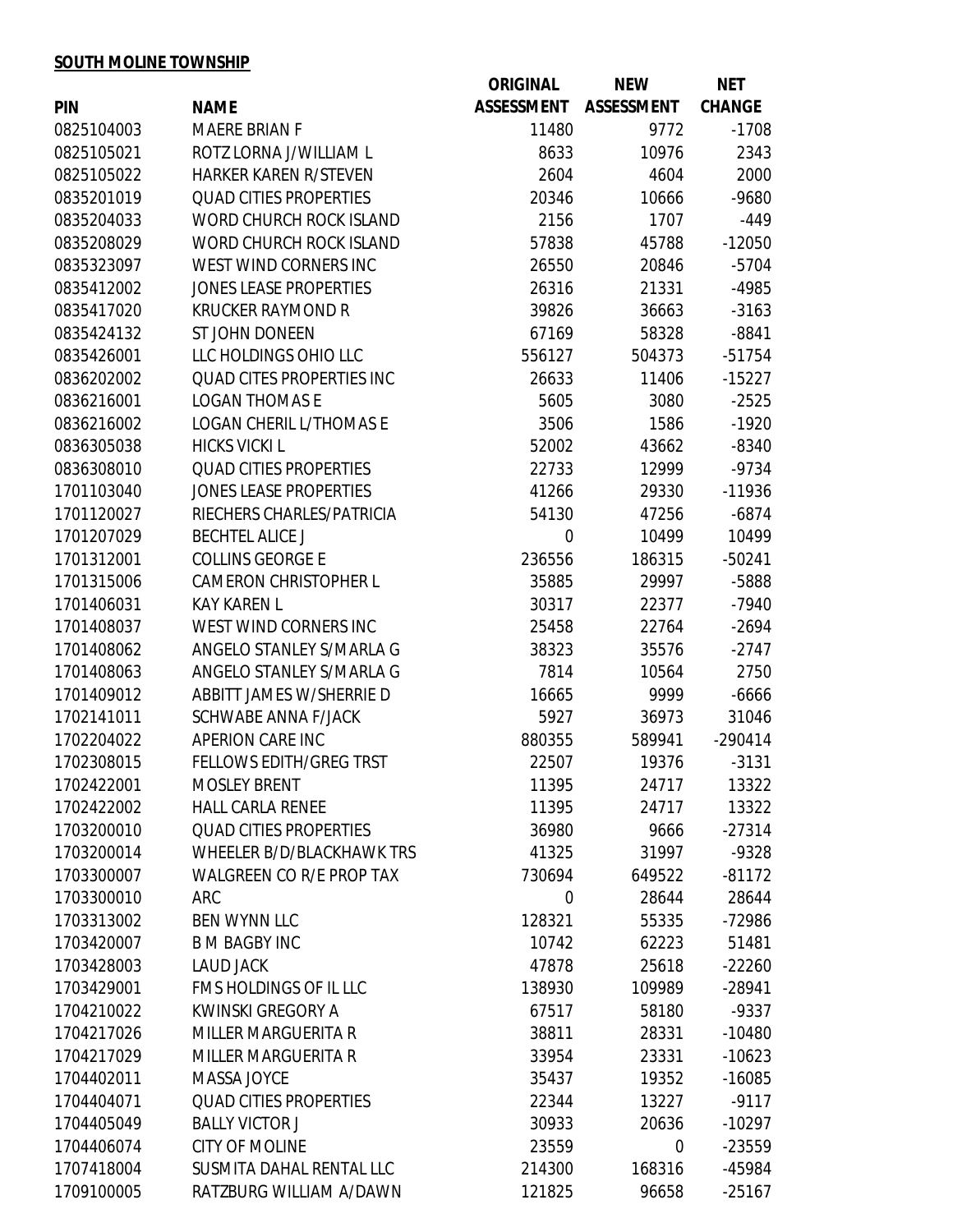| 1709108034 | HALLGREN WILLIAM L JR             | 51939            | 45329   | $-6610$   |
|------------|-----------------------------------|------------------|---------|-----------|
| 1709108050 | RUSSELL JONATHAN E                | 39219            | 37400   | $-1819$   |
| 1709108060 | <b>VAN VOLTENBURG KYLE E</b>      | 41353            | 32850   | $-8503$   |
| 1709108121 | KATZ MARTIN H/SUSAN               | 103737           | 93333   | $-10404$  |
| 1709300003 | <b>WALGREEN CO R/E PROP TAX</b>   | 606155           | 551998  | $-54157$  |
| 1709308005 | MISS VALLEY REG BLOOD CTR         | 184520           | 0       | $-184520$ |
| 1709311037 | <b>BERGREN JOHN</b>               | 23292            | 13999   | $-9293$   |
| 1710221014 | <b>LEINART BONITA TRST</b>        | 144371           | 125235  | $-19136$  |
| 1710331016 | <b>HAGBERG DARREL R/BETTY S</b>   | 104404           | 72773   | $-31631$  |
| 1711117010 | RAYA LUIS A/MARIBEL               | 35219            | 23331   | $-11888$  |
| 1711415001 | BEAVER DEVELOPMENT IV INC         | 2896             | 26589   | 23693     |
| 1712111001 | ZICCO ANGELA D                    | 41327            | 31997   | $-9330$   |
| 1712115001 | <b>TOMLINSON LUCAS K</b>          | 33146            | 32664   | $-482$    |
| 1712400006 | <b>HOLMGRAIN KENT</b>             | 47989            | 29912   | $-18077$  |
| 1712400008 | PETRE JAMES E/ANNE M              | 23888            | 1409    | $-22479$  |
| 1712407005 | CHINTAPATLA LAKSHMI               | 3266             | 57569   | 54303     |
| 1712407037 | SHARMA SANJAY                     | 3109             | 64552   | 61443     |
| 1712407040 | MEKALA KRISHNA R                  | 3028             | 31697   | 28669     |
| 1712413012 | <b>CHAN STEPHEN H/ANNIE</b>       | 95246            | 89183   | $-6063$   |
| 1712414028 | SHEDD GREGORY                     | 94987            | 80000   | $-14987$  |
| 1712415001 | NUTT WESLEY V/CAROL L             | 23873            | 19998   | $-3875$   |
| 1712415002 | NUTT WESLEY V/CAROL L             | 23682            | 19998   | $-3684$   |
| 1712415011 | PHILLIPS DAVID                    | 61118            | 66774   | 5656      |
| 1712416026 | <b>REHMUS JANICE R</b>            | 81591            | 79343   | $-2248$   |
| 1712416033 | QUAYLE THOMAS D/ALICE M           | 80397            | 78333   | $-2064$   |
| 1712418002 | PAPISH STEVE A                    | 23089            | 50334   | 27245     |
| 1712419006 | RADKIEWICZ ROBERT J               | 78529            | 76667   | $-1862$   |
| 1714200011 | SKIP-A-LONG DAYCARE CEN           | $\boldsymbol{0}$ | 455800  | 455800    |
| 1714200012 | TRINITY MED CTR/KAISER S          | 16737            | 33474   | 16737     |
| 1715102022 | <b>BLACKHAWK BANK &amp; TRUST</b> | $\boldsymbol{0}$ | 4566    | 4566      |
| 1715400023 | <b>LEWIS TROY D</b>               | 433672           | 438127  | 4455      |
| 1716102001 | <b>GVD COMMERCIAL PROPERTIES</b>  | 1413518          | 684646  | -728872   |
| 1716103006 | <b>LIN BIN</b>                    | 112616           | 69993   | $-42623$  |
| 1716107007 | MACERICH SOUTH PARK MALL          | 8896086          | 9871086 | 975000    |
| 1716200021 | YES CO/CORELOGIC                  | 4118400          | 1533180 | -2585220  |
| 1717100011 | <b>CHRISTENSEN RODNEY L</b>       | 29863            | 13999   | $-15864$  |
| 1717103004 | <b>TARGET CORP T0926/PROP TX</b>  | 1934553          | 1749592 | -184961   |
| 1717202034 | LINDQUIST RICKY A                 | 12187            | 14710   | 2523      |
| 1718211001 | <b>KDS PROPERTIES LLC</b>         | $\boldsymbol{0}$ | 33335   | 33335     |
| 1718211002 | HANERHOFF JAMES A/BRENDA          | 0                | 32231   | 32231     |
|            |                                   |                  |         |           |

## **MOLINE TOWNSHIP**

|            |                                 | <b>ORIGINAL</b>   | <b>NEW</b>        | <b>NET</b>    |
|------------|---------------------------------|-------------------|-------------------|---------------|
| <b>PIN</b> | <b>NAME</b>                     | <b>ASSESSMENT</b> | <b>ASSESSMENT</b> | <b>CHANGE</b> |
| 0831409003 | <b>HERITAGE WESLEYAN CHURCH</b> | 0                 | 1982              | 1982          |
| 0831418011 | HERITAGE WESLEYAN CHURCH        | 0                 | 170               | 170           |
| 0831418012 | HERITAGE WESLEYAN CHURCH        | 0                 | 77                | 77            |
| 0831418013 | HERITAGE WESLEYAN CHURCH        | 0                 | 77                | 77            |
| 0831420013 | HILLAH/AMERINATIONAL COM        | 4351              | 13845             | 9494          |
| 0831438008 | DALEY RICKARD E/CLOVER J        | 41128             | 61639             | 20511         |
| 0832233001 | <b>IDOT</b>                     | 20458             | 0                 | -20458        |
| 0832237004 | HIGHLAND TOYOTA/CARR D          | 81008             | 141674            | 60666         |
|            |                                 |                   |                   |               |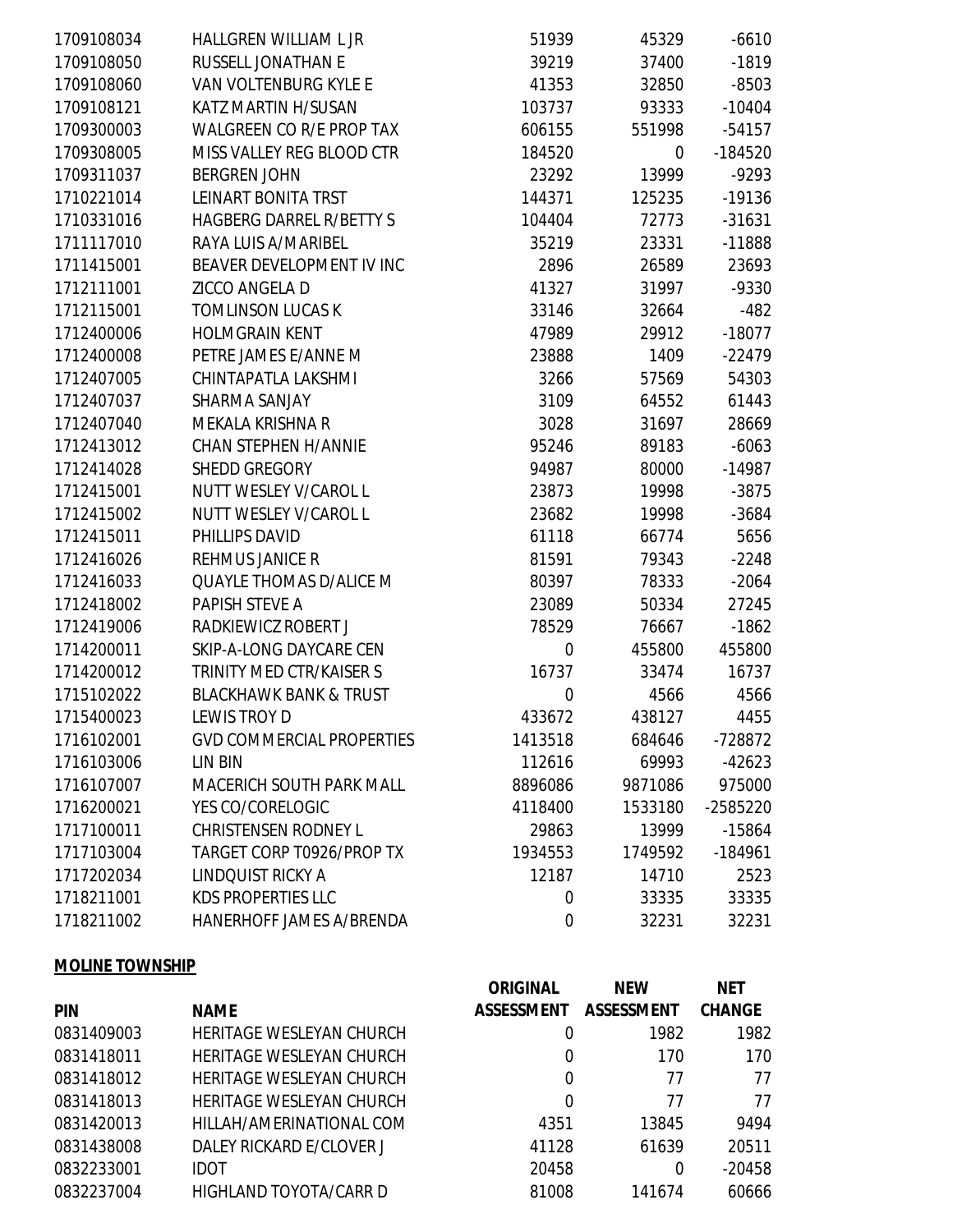| 0832237005 | FINANCIAL DISTRICT PROP          | 158774      | 182618         | 23844     |
|------------|----------------------------------|-------------|----------------|-----------|
| 0832309002 | <b>CITY OF MOLINE</b>            | 43404       | 19531          | $-23873$  |
| 0832310004 | MOLINE COMMUNITY DEVEL           | 6810        | 4255           | $-2555$   |
| 0832323011 | <b>BOYS &amp; GIRLS CLUB</b>     | $\mathbf 0$ | 2038           | 2038      |
| 0832340007 | <b>LUCAS KELLI</b>               | 28586       | 25330          | $-3256$   |
| 0832438018 | <b>QUAD CITIES PROPERTIES</b>    | 14054       | 10298          | $-3756$   |
| 0832446027 | MILLER GLENN F/SANDRA J          | 17102       | 14998          | $-2104$   |
| 0833100001 | <b>IDOT</b>                      | 3020        | 0              | $-3020$   |
| 0833100016 | <b>HOLST PETER</b>               | 44293       | 16665          | $-27628$  |
| 0833100019 | <b>CARPATHIAN CAPITAL FUND I</b> | 26917       | 22331          | $-4586$   |
| 0833119011 | <b>WENDT PROP LLC</b>            | 34975       | 26497          | $-8478$   |
| 0833121005 | <b>QUAD CITIES AUTISM CENTER</b> | 177502      | 44995          | -132507   |
| 0833200013 | <b>GRIFFIN DENNIS/JANET TRST</b> | 34354       | 30996          | $-3358$   |
| 0833310003 | <b>LARSEN LEIF/TINA</b>          | 39856       | 35330          | $-4526$   |
| 0833412011 | SENNE PROPERTY INVESTMENT        | 99601       | 84324          | $-15277$  |
| 0833428006 | SPARKS JAMES R/PAULA A           | 83956       | 76093          | $-7863$   |
| 0833428010 | <b>KOENIG DALE V</b>             | 59134       | 57529          | $-1605$   |
| 0834303005 | <b>BRODELL CATHERINE</b>         | 47637       | 42663          | $-4974$   |
| 0835118001 | <b>SMITH DAVID</b>               | 10624       | 5333           | $-5291$   |
| 0835118007 | <b>KNOX BROOKE P</b>             | 33467       | 26167          | $-7300$   |
| 0835141014 | WEST WIND CORNERS INC            | 71438       | 39996          | $-31442$  |
| 1704127007 | <b>GANTT BRADLEY C</b>           | 35243       | 18331          | $-16912$  |
| 1704303003 | WENDT PROPERTIES LLC MOL         | 29890       | 17665          | $-12225$  |
| 1705102002 | WM BUTTERWORTH FOUNDATION        | 4237        | $\overline{0}$ | $-4237$   |
| 1705213017 | <b>ENBURG MORGAN</b>             | $\mathbf 0$ | 37066          | 37066     |
| 1705237003 | <b>MIDAMERICA</b>                | 287419      | 164984         | $-122435$ |
| 1705245001 | <b>QUAD CITIES PROPERTIES</b>    | 16854       | 10298          | $-6556$   |
| 1705309007 | <b>QUAD CITIES PROPERTIES</b>    | 21269       | 15165          | $-6104$   |
| 1705322030 | NELSON JEFFREY A/LORI J          | 52815       | 21664          | $-31151$  |
| 1705322039 | MCPHERSON SCOTT                  | 58981       | 66140          | 7159      |
| 1705323017 | DEWILFOND TODD R                 | 66277       | 61327          | $-4950$   |
| 1705323107 | LEE DARRYL J/MARY M              | 38366       | 34663          | $-3703$   |
| 1705430020 | <b>JARRIN DAVID</b>              | 6314        | 151827         | 145513    |
| 1706400002 | CITY LINE MEYERS LLC/CAS         | 2727169     | 2499750        | $-227419$ |
| 1706406005 | QUAD CITIES PROP INC             | 20657       | 14165          | $-6492$   |
| 1706439003 | MICHL MARY K                     | 34006       | 28919          | $-5087$   |
| 1708106012 | <b>WANG PAUL/VANIA</b>           | 110298      | 92697          | $-17601$  |
| 1708213002 | <b>QC SOUTH RENTALS LLC</b>      | 32008       | 24998          | $-7010$   |
| 1708224007 | <b>HOCKADAY KENNETH J</b>        | 22167       | 8333           | -13834    |
|            |                                  |             |                |           |

## **ROCK ISLAND TOWNSHIP**

| <b>NET</b>    |
|---------------|
| <b>CHANGE</b> |
| $-1693$       |
| 525           |
| 525           |
| $-3902$       |
| $-424$        |
| 22001         |
| $-171915$     |
| 2769          |
| $-35780$      |
|               |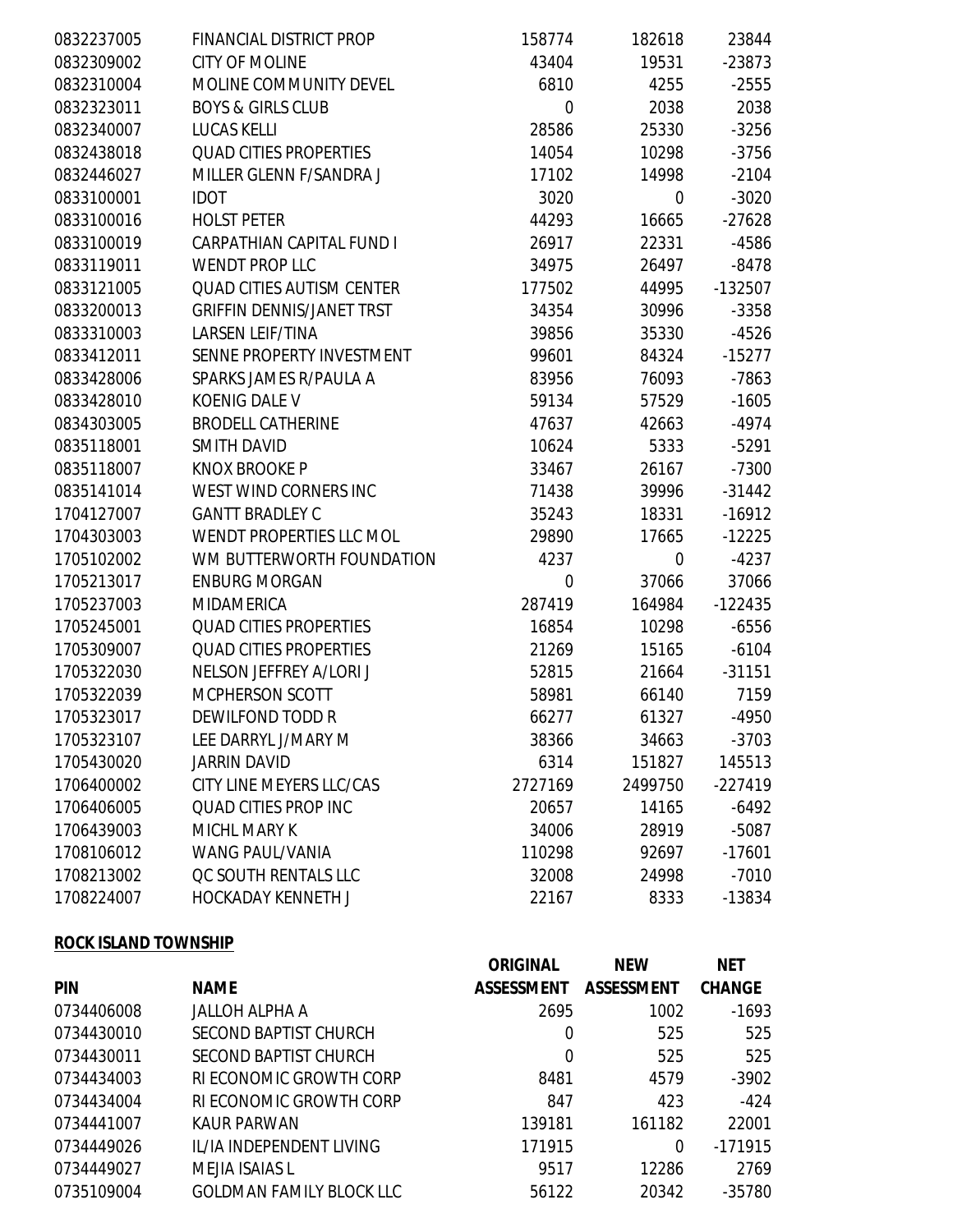| 0735109005 | <b>GOLDMAN FAMILY BLOCK LLC</b>  | 29605            | 18700   | $-10905$ |
|------------|----------------------------------|------------------|---------|----------|
| 0735119008 | NIES BEEBE J                     | 17804            | 6666    | $-11138$ |
| 0735120001 | MJ STORM INVESTMENTS LLC         | 24111            | 16884   | $-7227$  |
| 0735127017 | ABARCA SALVADOR                  | 9629             | 10117   | 488      |
| 0735132001 | <b>HEPNER THOMAS M</b>           | 40643            | 38374   | $-2269$  |
| 0735132002 | RI ECONOMIC GROWTH CORP          | 25062            | 21976   | $-3086$  |
| 0735132009 | RI ECONOMIC GROWTH CORP          | 57179            | 49271   | $-7908$  |
| 0735133001 | DEVELOPMENT ASSOC OF RI          | 33931            | 29017   | $-4914$  |
| 0735202011 | <b>STAR BLOCK LOFTS LLC</b>      | 35467            | 28321   | $-7146$  |
| 0735202012 | <b>STAR BLOCK LOFTS LLC</b>      | 35467            | 28321   | $-7146$  |
| 0735204001 | RI ECONOMIC GROWTH CORP          | 37355            | 31155   | $-6200$  |
| 0735209002 | JDH OF ROCK ISLAND LLC           | 37733            | 24664   | $-13069$ |
| 0735211023 | <b>BONOWSKI DANIEL</b>           | 11541            | 25795   | 14254    |
| 0735305007 | <b>VANACKER INC</b>              | 22893            | 13000   | -9893    |
| 0735309030 | ROCK ISLAND CO TRUSTEE           | 8923             | 1679    | $-7244$  |
| 0735310029 | STALLINGS M/CAROTHER D           | 26542            | 23793   | $-2749$  |
| 0735317021 | <b>ROHM MARTIN</b>               | 27450            | 22908   | $-4542$  |
| 0735317026 | SAVIANO DONNA L                  | 31277            | 26664   | $-4613$  |
| 0735401001 | HORST-ZIMMERMAN INC              | 128927           | 93324   | $-35603$ |
| 0735407002 | AT&T/PROPERTY/TAX/ADMINIS        | 1512108          | 1118388 | -393720  |
| 0735409007 | <b>BIERMAN TIMOTHY J</b>         | 39759            | 20001   | $-19758$ |
| 0735415004 | KISTNER DON/CONNIE TRST          | 38659            | 24385   | $-14274$ |
| 0735422003 | BENT RIVER BREWERY LLC           | 117423           | 119864  | 2441     |
| 0735423008 | RAMIREZ MANUEL G                 | 16013            | 11665   | $-4348$  |
| 0735424004 | SCOTT JOHN W                     | 52176            | 37496   | $-14680$ |
| 0735425002 | HAWRY/MELISSANO                  | 21610            | 16810   | $-4800$  |
| 0735427008 | <b>BOLDEN YANCY S/JILL A</b>     | 8652             | 18652   | 10000    |
| 0735429001 | MCKINLEY JEFFREY/CLEM DAN        | 25737            | 20342   | $-5395$  |
| 0735430014 | <b>DEPORTER JEFFREY D</b>        | 17829            | 11998   | $-5831$  |
| 0735452001 | <b>GORDON WILLIAM E III</b>      | 36263            | 30988   | $-5275$  |
| 0735452014 | SHAFER ALBERT W/LORI A           | 41458            | 33624   | $-7834$  |
| 0736101016 | <b>HORAN AND BARKER</b>          | $\boldsymbol{0}$ | 107739  | 107739   |
| 0736307007 | <b>CRIDDLE CHRISTINE</b>         | 13915            | 18321   | 4406     |
| 0736312027 | <b>SMITH DILLON P</b>            | 17445            | 15331   | $-2114$  |
| 0736323006 | LOPEZ SALVADOR/AMALIA            | 16857            | 18475   | 1618     |
| 0736359001 | <b>BIG RIVER INVESTMENTS LLC</b> | 15491            | 11690   | $-3801$  |
| 0736360001 | RI ECONOMIC GROWTH CORP          | 15745            | 40766   | 25021    |
| 0736360004 | <b>HIGGINS KYLIE M</b>           | 47161            | 60019   | 12858    |
| 0736403003 | <b>HULLON JASBIR S/KUNDIP K</b>  | 16459            | 15669   | $-790$   |
| 0831306020 | <b>JPH RENTALS LLC</b>           | 16797            | 19046   | 2249     |
| 0831345009 | <b>KLIMESH GARY A</b>            | 28533            | 26914   | $-1619$  |
| 0831347001 | LRC REAL ESTATE INC              | 39284            | 126271  | 86987    |
| 1601130003 | <b>MARSHALL SHAWN</b>            | 30447            | 21703   | $-8744$  |
| 1601131008 | FREIBAND J/TRUST/QCBT            | 32647            | 28167   | $-4480$  |
| 1601136010 | <b>QUAD CITIES PROPERTIES</b>    | 23644            | 19499   | $-4145$  |
| 1601147002 | <b>MATTLY ANNE M</b>             | 32010            | 28330   | $-3680$  |
| 1601148004 | DELCOURT PETER C/CARRIE          | 26536            | 26999   | 463      |
| 1601152001 | <b>WALGREEN CO R/E PROP TAX</b>  | 519655           | 457881  | $-61774$ |
| 1601159003 | <b>WALGREEN CO R/E PROP TAX</b>  | 15105            | 11853   | $-3252$  |
| 1601159004 | <b>WALGREEN CO R/E PROP TAX</b>  | 45312            | 35555   | $-9757$  |
| 1601204035 | <b>JPH RENTALS LLC</b>           | 34789            | 18754   | $-16035$ |
| 1601217015 | PARCHERT CYNTHIA/RICHARD         | 24748            | 10333   | $-14415$ |
|            |                                  |                  |         |          |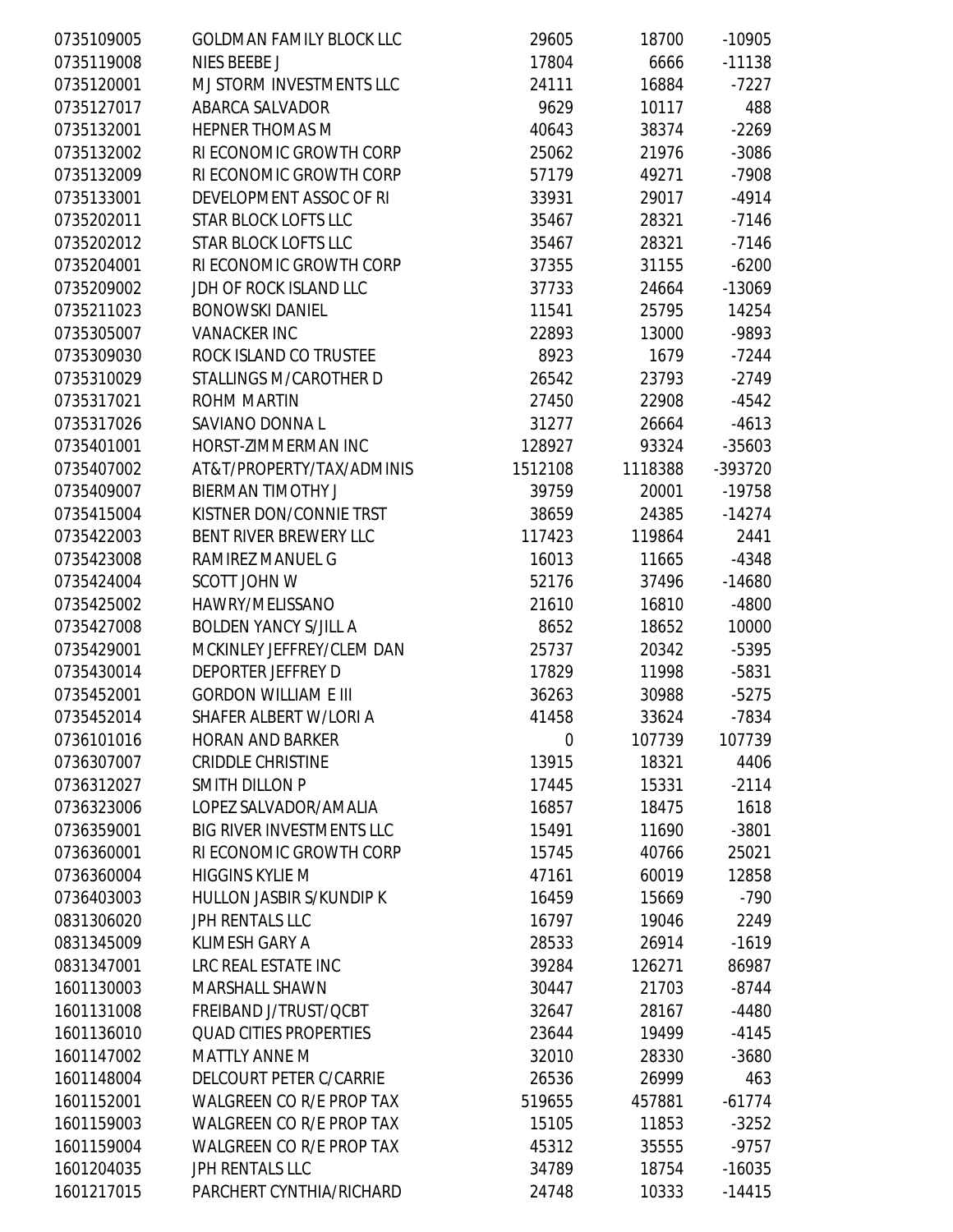| 1602108021 | <b>WASHINGTON LEWIS</b>         | 26095  | 13998  | $-12097$ |
|------------|---------------------------------|--------|--------|----------|
| 1602108101 | <b>LOGAN LALAURA L</b>          | 13979  | 15330  | 1351     |
| 1602123013 | DAWSON ALMA J                   | 13103  | 21247  | 8144     |
| 1602123021 | MORROW GEORGE W JR              | 6751   | 1511   | $-5240$  |
| 1602141002 | <b>BIERMAN TIMOTHY J</b>        | 18543  | 13999  | $-4544$  |
| 1602205003 | <b>CLARK CYNTHIA A</b>          | 30962  | 24720  | $-6242$  |
| 1602206011 | <b>SMITH DILLON P</b>           | 30247  | 16998  | $-13249$ |
| 1602207015 | <b>STEPHENS BONITA J</b>        | 35942  | 32591  | $-3351$  |
| 1602209004 | <b>DUNN ELEANOR</b>             | 18944  | 15950  | $-2994$  |
| 1602212008 | <b>MAURER SHERRY C</b>          | 40331  | 37393  | $-2938$  |
| 1602222006 | KOONTZ JASON A                  | 17952  | 20457  | 2505     |
| 1603104008 | <b>CITY OF ROCK ISLAND</b>      | 9914   | 3370   | $-6544$  |
| 1603200013 | R I LUBRICANTS & CHEMICAL       | 121143 | 374137 | 252994   |
| 1706100044 | <b>SKELTON AMANDA L</b>         | 13882  | 8718   | $-5164$  |
| 1706100046 | <b>TSCHAPPAT DUANE L</b>        | 22930  | 15111  | $-7819$  |
| 1706103007 | <b>HINZMAN THOMAS W</b>         | 29155  | 11552  | $-17603$ |
| 1706104001 | <b>DEHAVEN EDDIE E</b>          | 34481  | 29702  | $-4779$  |
| 1706104007 | <b>DEHAVEN BRIAN/HEATHER</b>    | 38774  | 33047  | $-5727$  |
| 1706105018 | <b>HARRIS MARY M</b>            | 60991  | 87797  | 26806    |
| 1706113030 | <b>HAMILTON TODD M</b>          | 24256  | 17149  | $-7107$  |
| 1706115004 | BENNETT ALAN J/SUSAN L          | 23274  | 20048  | $-3226$  |
| 1706126006 | <b>CHEN MINGYONG/WU XIAOLIN</b> | 55398  | 46662  | $-8736$  |
| 1706126059 | <b>ADAMSON GERALD/HARTLEY J</b> | 41742  | 32730  | $-9012$  |
| 1706128009 | <b>KRAUS JAMES A</b>            | 20339  | 17866  | $-2473$  |
| 1706129001 | <b>BESERRA ROMEO R/MARY I</b>   | 26205  | 20585  | $-5620$  |
| 1706131015 | STEWARD MELODY F                | 31682  | 36928  | 5246     |
| 1706134012 | PAROCHETTI DENISE M TRST        | 55013  | 82446  | 27433    |
|            |                                 |        |        |          |

# **SOUTH ROCK ISLAND TOWNSHIP**

|            |                                  | <b>ORIGINAL</b>   | <b>NEW</b>        | <b>NET</b>    |
|------------|----------------------------------|-------------------|-------------------|---------------|
| <b>PIN</b> | <b>NAME</b>                      | <b>ASSESSMENT</b> | <b>ASSESSMENT</b> | <b>CHANGE</b> |
| 1601310071 | ARC OF THE QC AREA               | 12698             | 0                 | $-12698$      |
| 1601336007 | <b>JANSSENS NANCY N</b>          | 2688              | 1500              | $-1188$       |
| 1601400006 | <b>BOYLE STEVEN L</b>            | 7852              | 45949             | 38097         |
| 1601402003 | <b>HANDLEY DALE B</b>            | 28707             | 26411             | $-2296$       |
| 1601402005 | <b>CALLEN ASHLEY A</b>           | 28222             | 17664             | $-10558$      |
| 1601411028 | <b>BROSIUS JOHN P/TIERNEY R</b>  | 43548             | 47309             | 3761          |
| 1602313002 | <b>PMA PROPERTIES LLC</b>        | $\overline{0}$    | 2689              | 2689          |
| 1602315006 | <b>BIG RIVER INVESTMENTS LLC</b> | 25965             | 10329             | $-15636$      |
| 1602432002 | <b>STEPHENS CHARLES E</b>        | 30132             | 17124             | $-13008$      |
| 1603407065 | <b>GORE STEFANA</b>              | 14054             | 18421             | 4367          |
| 1603408040 | COLLETA/FRANCOIS/AM NATL         | 3924              | 13271             | 9347          |
| 1610403001 | SYNERGY PROPERTY HOLDINGS        | 107601            | 89991             | $-17610$      |
| 1610405019 | ARC OF THE QC AREA               | 3772              | 7544              | 3772          |
| 1611110003 | JENNINGS ERIN C                  | 37937             | 28333             | $-9604$       |
| 1611113003 | DESPLINTER DEVRIN L/LYNN         | 155592            | 167902            | 12310         |
| 1611211002 | RANDY TREE SERVICE INC           | 20000             | 9833              | $-10167$      |
| 1611223014 | <b>FLAMBO VALERIE A</b>          | 103333            | 96667             | $-6666$       |
| 1611223031 | SPANGLER LORRAINE E TRST         | 143208            | 133333            | $-9875$       |
| 1611327004 | MCHARD JULIANN                   | 78352             | 73000             | $-5352$       |
| 1611400003 | YOUNG JAMES/SANDRA               | 108835            | 75000             | -33835        |
| 1611405014 | SCHWINDT STEVEN/PHYLLIS          | 97597             | 95000             | $-2597$       |
|            |                                  |                   |                   |               |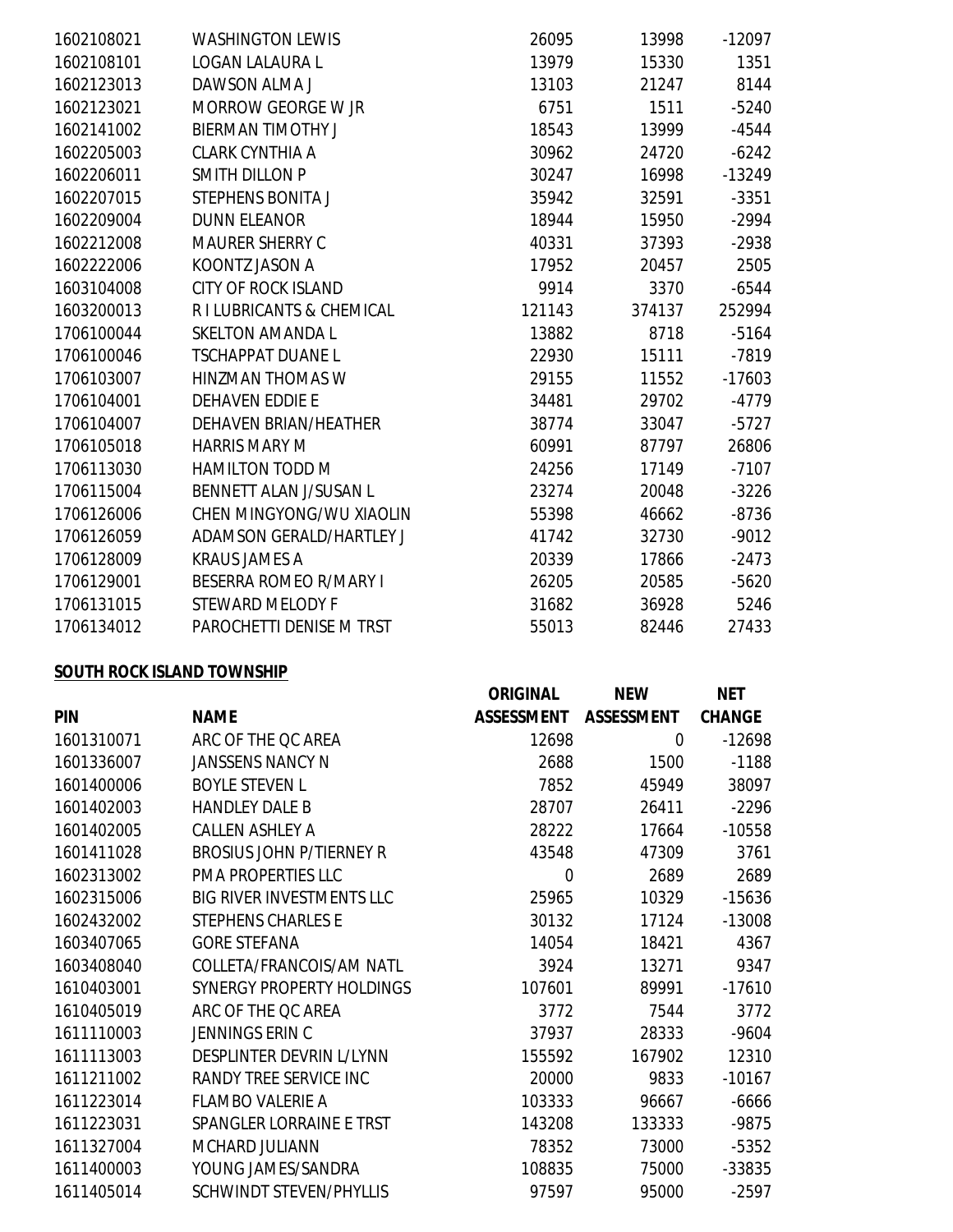| 1611417001 | OMELIA JOHN/LAURA                | 46500   | 41096            | $-5404$   |
|------------|----------------------------------|---------|------------------|-----------|
| 1612111011 | <b>CARPATHIAN CAPITAL FUND I</b> | 45047   | 38168            | $-6879$   |
| 1612118027 | <b>JOHNSON NORMA E</b>           | 27761   | 24998            | $-2763$   |
| 1612119001 | <b>SCHAUBROECK LIV TRST</b>      | 4215    | 4092             | $-123$    |
| 1612119002 | <b>SCHAUBROECK LIV TRST</b>      | 29961   | 28664            | $-1297$   |
| 1612122002 | <b>BRAUD WALTER D/GERTRUDE</b>   | 103908  | 93250            | $-10658$  |
| 1612122003 | SHELLHOUSE WAYNE L TRST          | 77676   | 65708            | $-11968$  |
| 1612127003 | ARC OF THE QC AREA               | 13351   | 0                | $-13351$  |
| 1612220019 | <b>VIZE SUSAN</b>                | 52591   | 46662            | $-5929$   |
| 1612221014 | WILLIAMS SUSANA/TERELL M         | 66315   | 63327            | $-2988$   |
| 1612222006 | <b>MURPHY SUSAN</b>              | 56895   | 51000            | -5895     |
| 1612234022 | KEIM JOEL T/BETH L               | 43934   | 39996            | $-3938$   |
| 1612235002 | <b>VANLANDEGEN LUKE D</b>        | 62831   | 53328            | $-9503$   |
| 1612306018 | <b>WILLET PATRICIA</b>           | 33434   | 22664            | $-10770$  |
| 1612306025 | <b>HINDS BRYAN T</b>             | 25328   | 21665            | $-3663$   |
| 1612311009 | DOCKERY JACKSON JOSEPH           | 59211   | 55808            | $-3403$   |
| 1612316004 | ZIEGLER TIMOTHY/PAULA            | 941     | 900              | $-41$     |
| 1612402005 | LAGERBLADE ROY/MARY TRST         | 74189   | 70743            | $-3446$   |
| 1612407003 | <b>MILAS ROBERTA K</b>           | 68696   | 59333            | $-9363$   |
| 1612413015 | <b>OSBORN ELLEN/ERNEST TRST</b>  | 57534   | 47661            | $-9873$   |
| 1612441006 | <b>HUTCHINSON DEBRA</b>          | 44758   | 35589            | $-9169$   |
| 1613108007 | QC EQUITY MANAGEMENT LLC         | 30500   | 27831            | $-2669$   |
| 1613205006 | <b>STOCK DANNY A</b>             | 52283   | 47333            | $-4950$   |
| 1613301091 | <b>TOMPKINS RICHARD VERNE</b>    | 27059   | 28712            | 1653      |
| 1613307011 | <b>BEAVER PROPERTIES LLC</b>     | 1050600 | 888103           | $-162497$ |
| 1613308002 | <b>WATERMARK LLC</b>             | 47306   | 40368            | $-6938$   |
| 1613308003 | <b>WATERMARK LLC</b>             | 47306   | 40368            | $-6938$   |
| 1613308005 | <b>WATERMARK LLC</b>             | 46379   | 40368            | $-6011$   |
| 1613308006 | <b>WATERMARK LLC</b>             | 46379   | 40368            | $-6011$   |
| 1613308007 | <b>WATERMARK LLC</b>             | 46379   | 40368            | $-6011$   |
| 1613308008 | <b>WATERMARK LLC</b>             | 46379   | 40368            | $-6011$   |
| 1613308009 | <b>WATERMARK LLC</b>             | 46379   | 40368            | $-6011$   |
| 1613308010 | <b>WATERMARK LLC</b>             | 46379   | 40368            | $-6011$   |
| 1613308011 | <b>WATERMARK LLC</b>             | 46379   | 40368            | $-6011$   |
| 1613308012 | <b>WATERMARK LLC</b>             | 46379   | 40368            | $-6011$   |
| 1613308013 | <b>WATERMARK LLC</b>             | 46379   | 40368            | $-6011$   |
| 1613308014 | <b>WATERMARK LLC</b>             | 46379   | 40368            | $-6011$   |
| 1613308015 | <b>WATERMARK LLC</b>             | 46379   | 40368            | $-6011$   |
| 1613308016 | <b>WATERMARK LLC</b>             | 46379   | 40368            | $-6011$   |
| 1613309001 | <b>WATERMARK LLC</b>             | 46379   | 40368            | $-6011$   |
| 1613309002 | <b>WATERMARK LLC</b>             | 46379   | 40368            | $-6011$   |
| 1613309003 | <b>WATERMARK LLC</b>             | 46379   | 40368            | $-6011$   |
| 1613309004 | <b>WATERMARK LLC</b>             | 46379   | 40368            | $-6011$   |
| 1613309005 | <b>WATERMARK LLC</b>             | 46379   | 40368            | $-6011$   |
| 1613309006 | <b>WATERMARK LLC</b>             | 46379   | 40368            | $-6011$   |
| 1613309007 | <b>WATERMARK LLC</b>             | 46379   | 40368            | $-6011$   |
| 1613309008 | <b>WATERMARK LLC</b>             | 46379   | 40368            | $-6011$   |
| 1614110054 | CRUM DONALD N/HEBER JULIE        | 82413   | 66327            | $-16086$  |
| 1614142002 | <b>CITY OF ROCK ISLAND</b>       | 378453  | $\boldsymbol{0}$ | -378453   |
| 1614203002 | EIRINBERG JEFFREY N              | 113059  | 94333            | $-18726$  |
| 1706309065 | LEHAN JOAN E                     | 30900   | 22309            | $-8591$   |
| 1706309076 | <b>KRONE THOMAS J</b>            | 27456   | 25000            | $-2456$   |
|            |                                  |         |                  |           |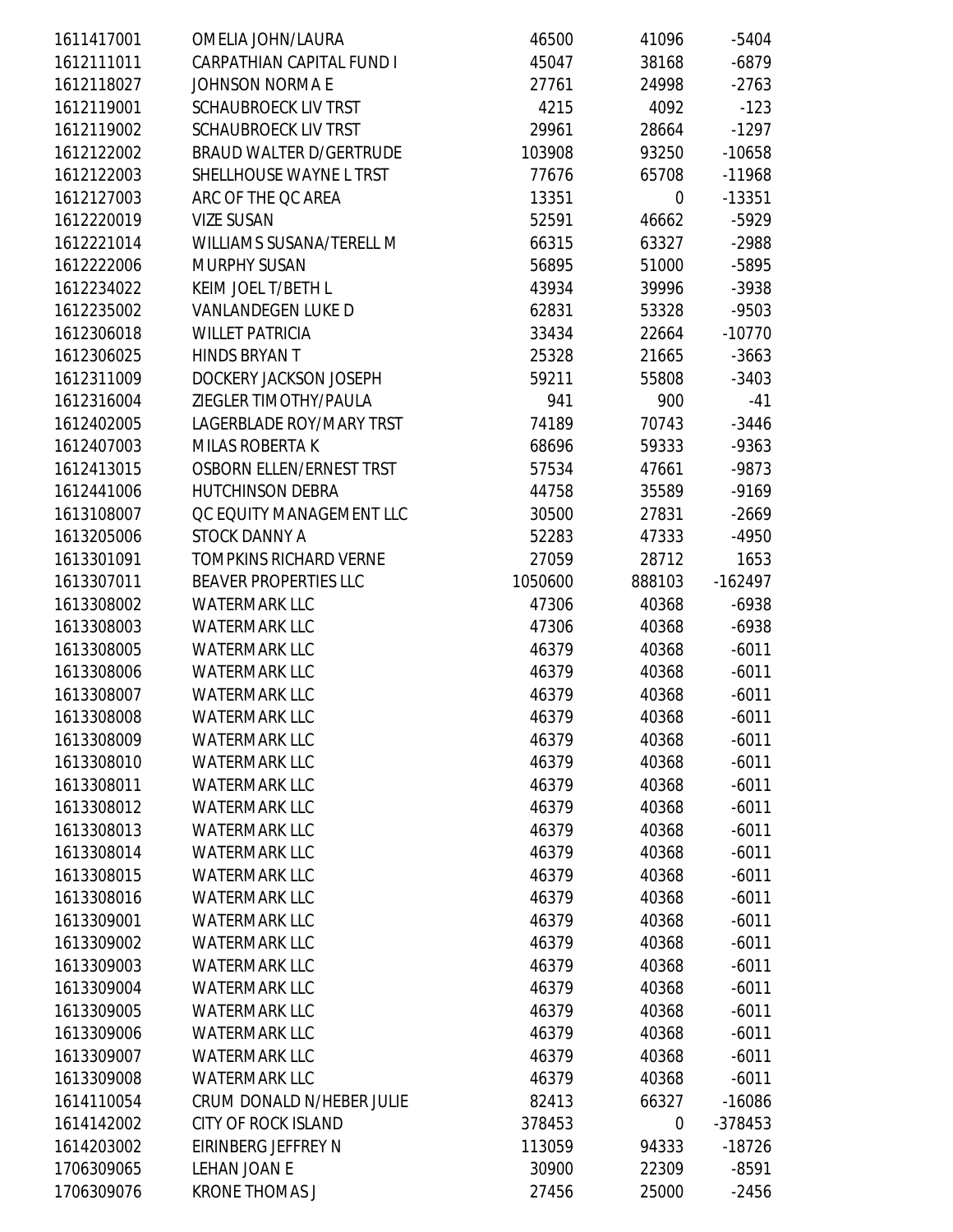| 1706309103 | <b>MURPHY ROBERT R</b> | 18157  | 17034  | $-1123$  |
|------------|------------------------|--------|--------|----------|
| 1706309117 | QUADE ANN L            | 20000  | 23771  | 3771     |
| 1706332007 | <b>REED BRUCE F</b>    | 33335  | 19667  | $-13668$ |
| 1707130006 | <b>SHIRK GRACE P</b>   | 19978  | 12993  | $-6985$  |
| 1707135002 | TOUM AMANDA            | 41624  | 37167  | -4457    |
| 1707302002 | JOHNSON CHRISTINE A    | 114437 | 96657  | $-17780$ |
| 1718102007 | <b>DEWITTE MARY B</b>  | 129483 | 112319 | $-17164$ |
| 1718105013 | <b>GEHN JONATHAN A</b> | 49666  | 43666  | $-6000$  |
|            |                        |        |        |          |

# **BLACKHAWK TOWNSHIP**

|            |                                  | <b>ORIGINAL</b>   | <b>NEW</b>        | <b>NET</b>    |
|------------|----------------------------------|-------------------|-------------------|---------------|
| <b>PIN</b> | <b>NAME</b>                      | <b>ASSESSMENT</b> | <b>ASSESSMENT</b> | <b>CHANGE</b> |
| 1616201024 | <b>BIG ISLAND RIVER CONSERV</b>  | 3392              | 0                 | $-3392$       |
| 1616201027 | <b>BIG ISLAND RIVER CONSERV</b>  | 3392              | 0                 | $-3392$       |
| 1622100005 | IL WILDLIFE ENDOWMENT INC        | 0                 | 14372             | 14372         |
| 1623302008 | <b>ANDERSON TIMOTHY W</b>        | 22534             | 9332              | $-13202$      |
| 1623304046 | CASEYS RETAIL CO/ACCT DEP        | 188006            | 199533            | 11527         |
| 1623307020 | <b>CARPATHIAN CAPITAL FUND I</b> | 20844             | 17667             | $-3177$       |
| 1623400026 | HUMANE SOCIETY RI COUNTY         | 178850            | 116655            | $-62195$      |
| 1623410002 | RUSKIN FAMILY/RUSKIN H           | 2503650           | 2394492           | -109158       |
| 1624200029 | <b>TRIPLE ALP</b>                | 872938            | 880854            | 7916          |
| 1625103003 | <b>MORRIS AARON J/JENNIFER M</b> | 46009             | 51349             | 5340          |
| 1625300006 | RIVERSTONE GROUP INC             | 32616             | 411               | $-32205$      |
| 1625303001 | AVONLEA COTTAGE/HEARTLAND        | 450667            | 396523            | $-54144$      |
| 1625303002 | AVONLEA COTTAGE/HEARTLAND        | 231295            | 198261            | -33034        |
| 1626101008 | <b>MOORE WENDELL H</b>           | 806358            | 983539            | 177181        |
| 1626110003 | <b>JONES LEASE PROPERTIES</b>    | 32616             | 31997             | $-619$        |
| 1626117025 | MUNSON ANTHONY J/LINDSEY         | 33613             | 34637             | 1024          |
| 1626202001 | <b>HABITAT FOR HUMANITY QC</b>   | 6304              | 833               | $-5471$       |
| 1626205001 | EPPERSON EDWARD A                | 41233             | 53585             | 12352         |
| 1626205014 | <b>JONES DAVID</b>               | 40808             | 41233             | 425           |
| 1626209002 | ALDRIAN ALEX P/JOAN D            | 53156             | 50333             | $-2823$       |
| 1626221002 | <b>WALGREEN CO R/E PROP TAX</b>  | 627405            | 540229            | $-87176$      |
| 1626400006 | SAL FAMILY AND COMMUNITY         | 160767            | 100131            | $-60636$      |
| 1626405006 | SAL FAMILY AND COMMUNITY         | 0                 | 103601            | 103601        |
| 1626406006 | <b>FRIEDEN PROP MANAGEMENT</b>   | 4813              | 14020             | 9207          |
| 1627101001 | <b>R&amp;D HOLDINGS LLC</b>      | 275488            | 181667            | -93821        |
| 1627203028 | SCHOECK JAMES E/CYNTHIA K        | 104805            | 108139            | 3334          |
| 1627207027 | <b>MULLER BRAD</b>               | 8320              | 85854             | 77534         |
| 1627207028 | <b>CLARK RACHEL</b>              | 5120              | 3333              | $-1787$       |
| 1627416011 | <b>VERSCHOORE RICHARD P</b>      | 45139             | 38652             | $-6487$       |
| 1627423014 | SENATRA VINCENT JR               | 64351             | 59262             | $-5089$       |
| 1627423017 | <b>GOETZL DEREK</b>              | 53976             | 41333             | $-12643$      |
| 1627427018 | <b>GILLETTE TIMOTHY E</b>        | 48053             | 43333             | $-4720$       |
| 1629103002 | <b>GTI ROCK ISLAND PARTNERS</b>  | 88460             | 932369            | 843909        |
| 1630200008 | PIRET USA                        | 5236623           | 6045635           | 809012        |
| 1635101019 | <b>JONES LEASE PROPERTIES</b>    | 33479             | 28997             | $-4482$       |
| 1720100024 | <b>METRO AIRPORT AUTH</b>        | 24414             | 10742             | $-13672$      |
| 1731103030 | <b>WINSTEAD DANIEL</b>           | 17033             | 28130             | 11097         |
| 1732303002 | <b>FRYE TODD</b>                 | 160092            | 142374            | $-17718$      |
| 1732303004 | <b>TZOMES CHANCELLOR A</b>       | 129454            | 128820            | $-634$        |
| 1732305007 | <b>BRUNSVOLD BARBARA</b>         | 109012            | 95818             | $-13194$      |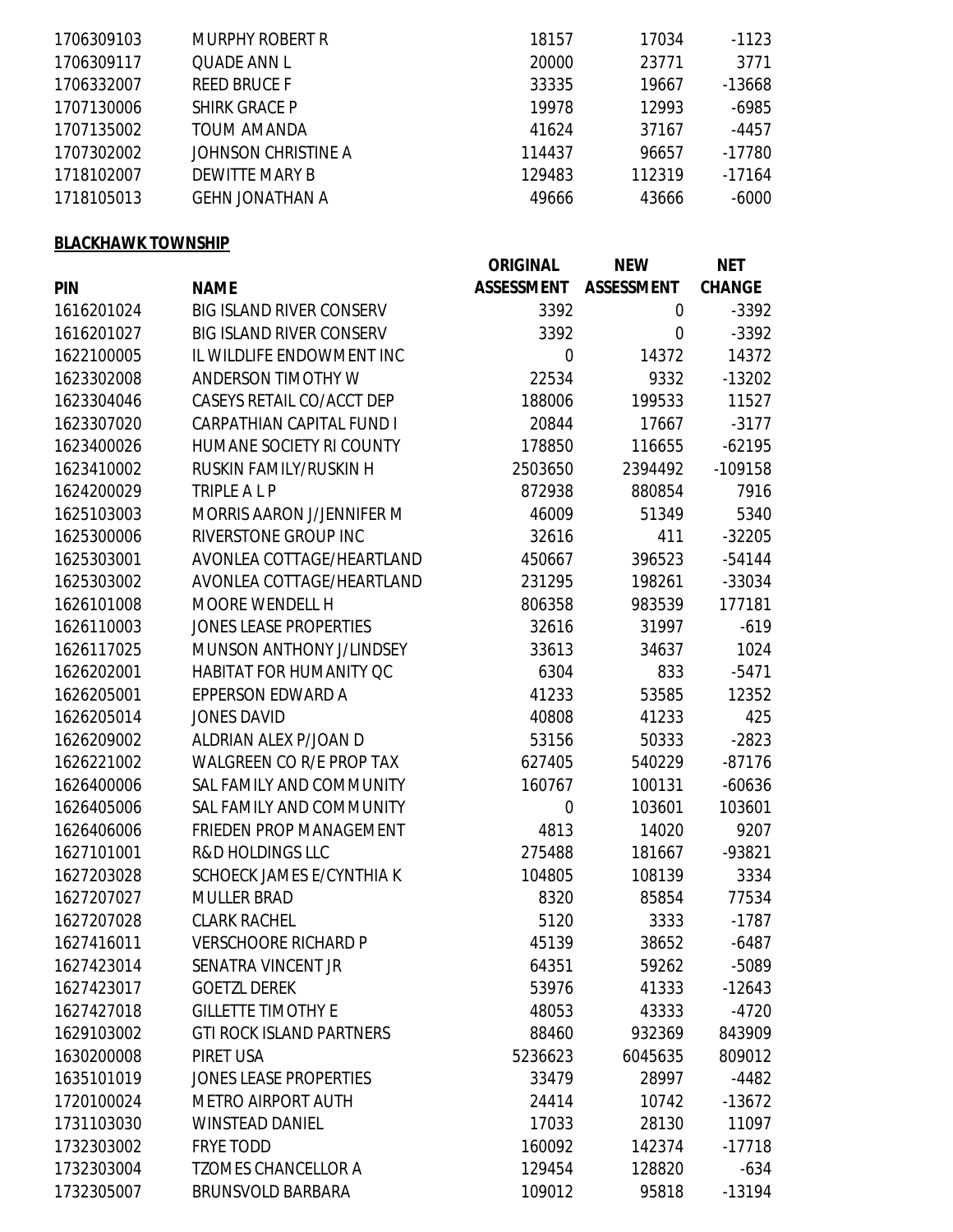| 1732306002 | FLETCHER BRIAN L        | 929    | 66462 | 65533 |
|------------|-------------------------|--------|-------|-------|
| 1732306005 | SEGURA NICHOLE M/RYAN J | 100691 | 96000 | -4691 |
| 1732306016 | COOKE LINDA L/RICHARD   | 929    | 10344 | 9415  |
| 1732306018 | GIACOBAZZI KRISTA       | 15325  | 53444 | 38119 |
| 1732306049 | BOWDRY WILLIF LIR       | 929    | 92515 | 91586 |

# **COAL VALLEY TOWNSHIP**

|            |                                  | <b>ORIGINAL</b>   | <b>NEW</b>        | <b>NET</b>    |
|------------|----------------------------------|-------------------|-------------------|---------------|
| <b>PIN</b> | <b>NAME</b>                      | <b>ASSESSMENT</b> | <b>ASSESSMENT</b> | <b>CHANGE</b> |
| 1721100021 | <b>METRO AIRPORT AUTH</b>        | 407583            | 61137             | -346446       |
| 1721100024 | <b>METRO AIRPORT AUTH</b>        | 14881             | 2232              | $-12649$      |
| 1721103001 | <b>METRO AIRPORT AUTH</b>        | 29847             | 4477              | $-25370$      |
| 1721201002 | <b>J &amp; J HOSPITALITY LLC</b> | 773941            | 716670            | $-57271$      |
| 1721204005 | MOLINE HOTEL INVESTMENTS         | 353025            | 239976            | -113049       |
| 1721204006 | <b>MOLINE HOTEL INVESTMENTS</b>  | 644131            | 500000            | $-144131$     |
| 1722201001 | A&J REAL ESTATE INV CORP         | 445357            | 275000            | $-170357$     |
| 1723300014 | <b>KEPPY DBT</b>                 | 35814             | 49995             | 14181         |
| 1723310009 | PETERS KAREN S/STEVEN U          | 13666             | 56385             | 42719         |
| 1723310028 | PATRICK MARIANNA                 | 14667             | 52293             | 37626         |
| 1723310029 | QUICK JERRY W/TERESA L           | 13168             | 109290            | 96122         |
| 1723310030 | <b>CRAMER CHRIS/STEPHANIE L</b>  | 13168             | 168568            | 155400        |
| 1723401006 | <b>STCLAIR TIMOTHY D</b>         | 29517             | 20442             | $-9075$       |
| 1724101020 | <b>JONES LEASE PROPERTIES</b>    | 40878             | 33746             | $-7132$       |
| 1725302004 | <b>FARMER CHARLES J/MICHELLE</b> | 80773             | 88949             | 8176          |
| 1726100021 | OHRBERG LESLIE E                 | 3158              | 200               | $-2958$       |
| 1726208003 | <b>MAY ALLEN D</b>               | 71989             | 70000             | $-1989$       |
| 1726214008 | KING MICHAEL D/TONYA             | 103512            | 95990             | $-7522$       |
| 1726215009 | <b>BEARDSLEY L LEE</b>           | 88034             | 75992             | $-12042$      |
| 1726215010 | DAVIS STEPHEN/NANCY A            | 84360             | 72744             | $-11616$      |
| 1726313006 | SHEMEK FLAVIAN F JR              | 5433              | 4400              | $-1033$       |
| 1726404003 | ROSS DAVID M                     | 11971             | 80139             | 68168         |
| 1726432001 | BEALER DONALD R FAMILY LP        | 8441              | 460               | $-7981$       |
| 1726432002 | BEALER DONALD R FAMILY LP        | 8441              | 500               | $-7941$       |
| 1726432004 | BEALER DONALD R FAMILY LP        | 7740              | 402               | $-7338$       |
| 1726432005 | BEALER DONALD R FAMILY LP        | 7740              | 332               | $-7408$       |
| 1726432006 | BEALER DONALD R FAMILY LP        | 7740              | 332               | $-7408$       |
| 1726432007 | BEALER DONALD R FAMILY LP        | 7740              | 332               | $-7408$       |
| 1726432008 | BEALER DONALD R FAMILY LP        | 7740              | 332               | $-7408$       |
| 1726432009 | <b>BEALER DONALD R FAMILY LP</b> | 7740              | 332               | $-7408$       |
| 1726432010 | BEALER DONALD R FAMILY LP        | 7740              | 332               | $-7408$       |
| 1726432011 | BEALER DONALD R FAMILY LP        | 7740              | 332               | $-7408$       |
| 1726432012 | BEALER DONALD R FAMILY LP        | 7740              | 332               | $-7408$       |
| 1726432013 | BEALER DONALD R FAMILY LP        | 7740              | 332               | $-7408$       |
| 1726432014 | BEALER DONALD R FAMILY LP        | 7740              | 332               | $-7408$       |
| 1726432015 | BEALER DONALD R FAMILY LP        | 7740              | 332               | $-7408$       |
| 1726432016 | BEALER DONALD R FAMILY LP        | 7740              | 343               | $-7397$       |
| 1726432017 | BEALER DONALD R FAMILY LP        | 8441              | 355               | $-8086$       |
| 1726432018 | BEALER DONALD R FAMILY LP        | 8441              | 385               | $-8056$       |
| 1726432019 | BEALER DONALD R FAMILY LP        | 8441              | 467               | $-7974$       |
| 1726432020 | <b>BEALER DONALD R FAMILY LP</b> | 9163              | 490               | $-8673$       |
| 1726432021 | BEALER DONALD R FAMILY LP        | 9163              | 485               | $-8678$       |
| 1726432022 | BEALER DONALD R FAMILY LP        | 9163              | 480               | $-8683$       |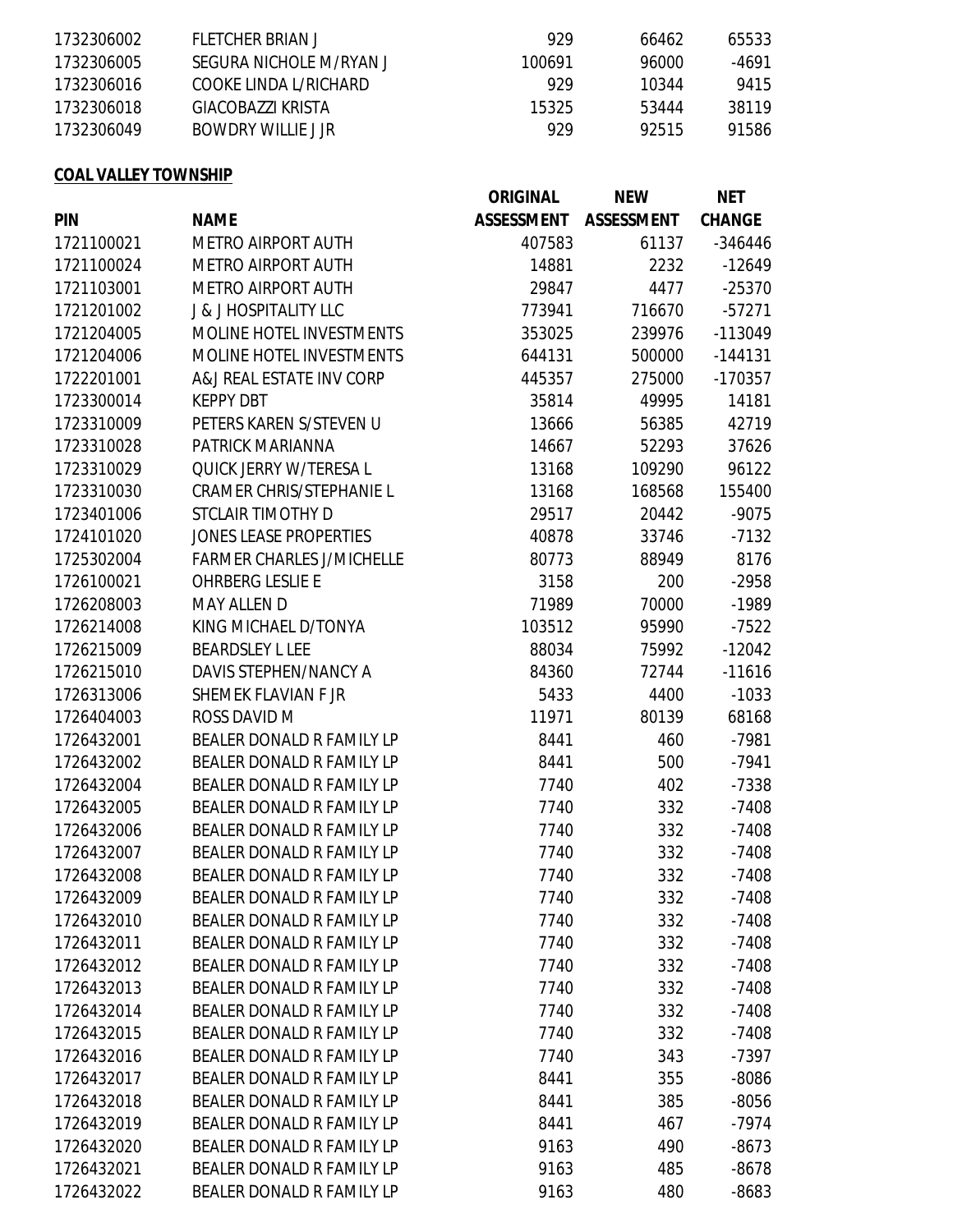| 1726432023 | BEALER DONALD R FAMILY LP        | 9163 | 475   | $-8688$ |
|------------|----------------------------------|------|-------|---------|
| 1726432024 | BEALER DONALD R FAMILY LP        | 9163 | 470   | $-8693$ |
| 1726432025 | BEALER DONALD R FAMILY LP        | 9163 | 465   | $-8698$ |
| 1726432026 | BEALER DONALD R FAMILY LP        | 9163 | 460   | $-8703$ |
| 1726432027 | BEALER DONALD R FAMILY LP        | 9163 | 455   | $-8708$ |
| 1726432028 | BUSKIRK ALLAN L/GLENNA P         | 9163 | 69017 | 59854   |
| 1726432029 | <b>GARRISON BRUCE E/ROBBIE R</b> | 9163 | 69943 | 60780   |
| 1726432032 | BEALER DONALD R FAMILY LP        | 9163 | 441   | $-8722$ |
| 1726432033 | BEALER DONALD R FAMILY LP        | 9000 | 471   | $-8529$ |
| 1726432034 | BEALER DONALD R FAMILY LP        | 9672 | 730   | $-8942$ |
| 1726432035 | BEALER DONALD R FAMILY LP        | 9672 | 946   | $-8726$ |
| 1726432036 | BEALER DONALD R FAMILY LP        | 9672 | 856   | $-8816$ |
|            |                                  |      |       |         |

## **RURAL TOWNSHIP**

|            |                                  | <b>ORIGINAL</b>   | <b>NEW</b>        | <b>NET</b>    |
|------------|----------------------------------|-------------------|-------------------|---------------|
| <b>PIN</b> | <b>NAME</b>                      | <b>ASSESSMENT</b> | <b>ASSESSMENT</b> | <b>CHANGE</b> |
| 2404400011 | <b>WELLER TIMOTHY</b>            | 64984             | 50714             | $-14270$      |
| 2418400010 | <b>BUCKWALTER CRAIG M/JENNIF</b> | 98583             | 86666             | $-11917$      |
| 2419100004 | <b>LEE MICHAEL</b>               | 736128            | 613424            | $-122704$     |
| 2419300001 | <b>LEE MICHAEL</b>               | 46836             | 7806              | $-39030$      |
| 2419300004 | <b>LEE MICHAEL</b>               | 46836             | 7806              | -39030        |
| 2428300005 | <b>CROMPTON TODD F/LYNN A</b>    | 19940             | 99932             | 79992         |
| 2436400001 | NIGHTINGALE RICHARD/BETTY        | 102785            | 95788             | $-6997$       |

### **BOWLING TOWNSHIP**

|            |                                  | <b>ORIGINAL</b>   | <b>NEW</b>        | <b>NET</b>    |
|------------|----------------------------------|-------------------|-------------------|---------------|
| <b>PIN</b> | <b>NAME</b>                      | <b>ASSESSMENT</b> | <b>ASSESSMENT</b> | <b>CHANGE</b> |
| 2301201012 | SIERON SCOTT                     | 37069             | 13333             | -23736        |
| 2301400020 | ERDMANN ELIZABETH A              | 26998             | 22409             | $-4589$       |
| 2304208006 | ZECK CURTIS A/SHERI L            | 19490             | 10833             | $-8657$       |
| 2304208040 | <b>VRELL JAMES L/SUMMER</b>      | 582               | 31596             | 31014         |
| 2304208044 | VOSS DAVID M                     | 21761             | 62864             | 41103         |
| 2304208049 | SOWERS BEVERLY A/IVAN K          | 9745              | 8666              | $-1079$       |
| 2304208059 | <b>BUSH ETHAN/MCMANUS SYDNEY</b> | 10120             | 39787             | 29667         |
| 2306300022 | <b>KENNEY CASEY P</b>            | 32468             | 8843              | $-23625$      |
| 2318201010 | SPROTT AMANDA A/DANIEL L         | 7040              | 43707             | 36667         |
| 2321201018 | RYSER AMY L/STEVEN W             | 8192              | 41395             | 33203         |
| 2321201022 | LEWIS JASON R/AMANDA C           | 61190             | 79344             | 18154         |
| 2324200005 | <b>LEE MICHAEL</b>               | 587088            | 16478             | $-570610$     |
| 2333300004 | <b>GOODELL TREVOR J</b>          | 96715             | 48911             | $-47804$      |

## **EDGINGTON TOWNSHIP**

|            |                                  | <b>ORIGINAL</b> | <b>NEW</b>        | <b>NET</b>    |
|------------|----------------------------------|-----------------|-------------------|---------------|
| <b>PIN</b> | <b>NAME</b>                      | ASSESSMENT      | <b>ASSESSMENT</b> | <b>CHANGE</b> |
| 2201100002 | <b>MOSELEY THOMAS</b>            | 70567           | 67014             | $-3553$       |
| 2203101001 | <b>COPE FOWLER T</b>             | 67700           | 66463             | $-1237$       |
| 2203400006 | <b>BOHNSACK JOEL/ANNE</b>        | 10976           | 3135              | $-7841$       |
| 2208300011 | TOMLIN DEBRA                     | 10233           | 9511              | $-722$        |
| 2208300013 | <b>COBERLY GLEN/NEWTON HELEN</b> | 38950           | 30332             | $-8618$       |
| 2209400005 | ERICKSON DAVID W/TAMMY A         | 32595           | 32862             | 267           |
| 2212200010 | <b>HOFER MICHAEL E</b>           | 65199           | 63264             | $-1935$       |
| 2217106007 | <b>BUCKROP MARCY L</b>           | 36897           | 31666             | $-5231$       |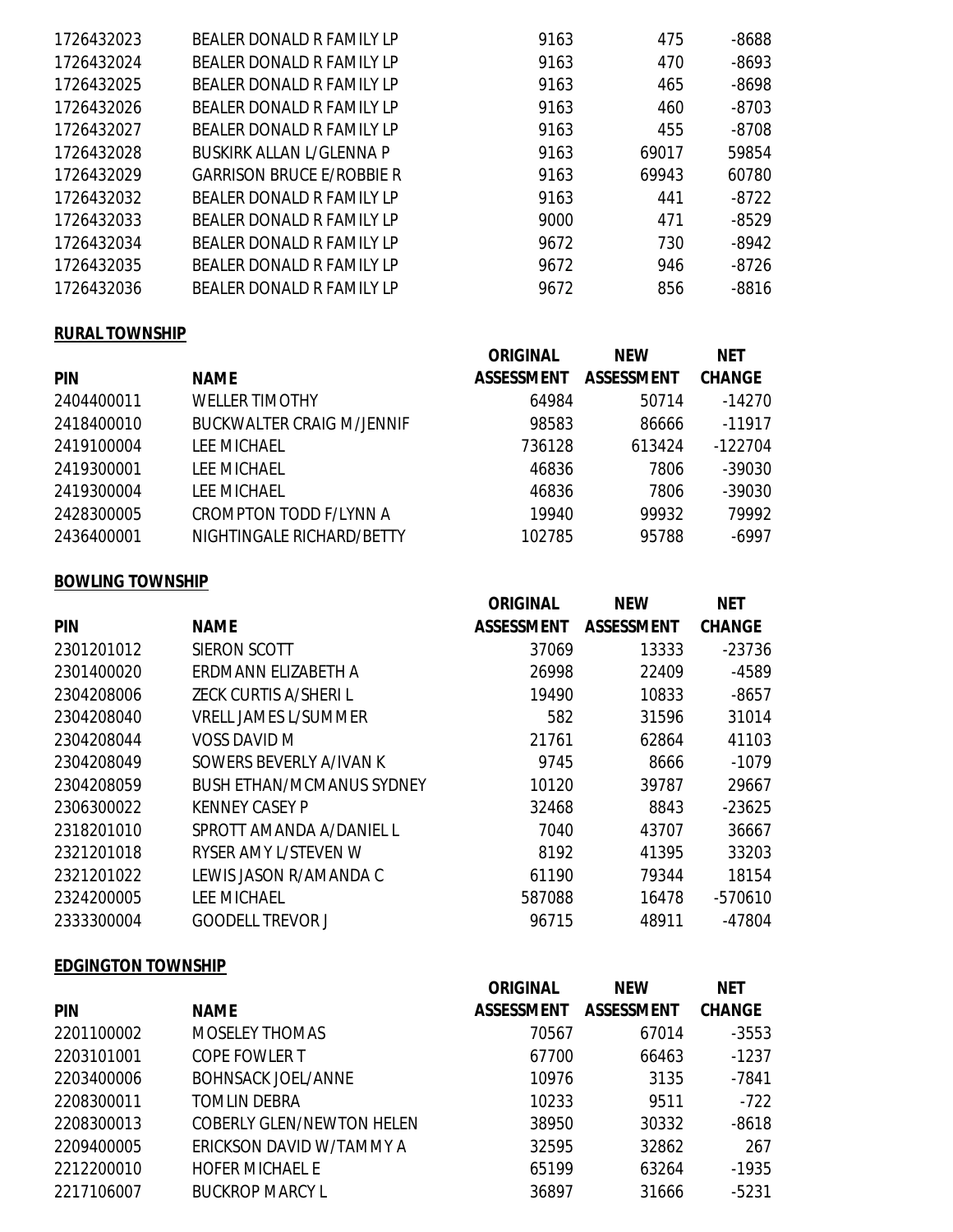| 2217106011 | <b>GUERDET CHARLES</b>     | 41402 | 35858 | $-5544$  |
|------------|----------------------------|-------|-------|----------|
| 2218202003 | NELSON RICHARD/HEIDI       | 76654 | 68489 | $-8165$  |
| 2219200005 | MARTIN DAVID L             | 5033  | 5074  | 41       |
| 2225400010 | MEGUFFY ELIZABETH/RYAN     | 53202 | 45000 | $-8202$  |
| 2236401009 | MCBRIDE ARDEN L/MARILYN J  | 78082 | 48420 | $-29662$ |
| 2236412005 | LEE DAVID L SR/DIANA C     | 38638 | 26664 | $-11974$ |
| 2236413005 | <b>GRYP GARY M/NANCY A</b> | 40802 | 37856 | $-2946$  |
| 2236415012 | <b>CURRY RICHARD J</b>     | 28319 | 24939 | $-3380$  |
| 2236420013 | CURRY RILEY J/SONIA R      | 27655 | 22341 | $-5314$  |
| 2236423009 | <b>WELLS LAREE A</b>       | 24724 | 12068 | $-12656$ |

## **ANDALUSIA TOWNSHIP**

|            |                           | <b>ORIGINAL</b>   | <b>NEW</b>        | <b>NET</b>    |
|------------|---------------------------|-------------------|-------------------|---------------|
| <b>PIN</b> | <b>NAME</b>               | <b>ASSESSMENT</b> | <b>ASSESSMENT</b> | <b>CHANGE</b> |
| 1526301016 | <b>HALL KEVIN B</b>       | 10230             | 5666              | $-4564$       |
| 1526301019 | <b>SCHWIGEN CHASE</b>     | 10230             | 3333              | $-6897$       |
| 1526301028 | <b>WYNN ERIC/VALERIE</b>  | 102490            | 79992             | $-22498$      |
| 1526302008 | <b>SCHWIGEN CHASE</b>     | 5994              | 2100              | $-3894$       |
| 1527110003 | WEST WIND CORNERS INC     | 46844             | 30000             | $-16844$      |
| 1527301004 | <b>MURLEY DIANE/JASON</b> | 107060            | 87871             | $-19189$      |
| 1527406004 | OELKE RONALD / MELISSA    | 98537             | 98493             | -44           |
| 1527406027 | <b>BULL NICHOLAS R</b>    | 77951             | 65993             | $-11958$      |
| 1528201033 | KELLY JOSEPH M/BARBARA A  | 46096             | 40662             | $-5434$       |
| 1528202106 | <b>MCDOWELL LARRY</b>     | 6080              | 28065             | 21985         |
| 1528203006 | <b>DAILING CARL W</b>     | 40009             | 40736             | 727           |
| 1528400010 | IMPERIAL DEVELOPMENT CO   | 630               | 13664             | 13034         |
| 1530300008 | SHIER PAMELA A            | 24360             | 5471              | -18889        |
| 1532301009 | VANDEVELDE JOHN/MARY KAY  | 65277             | 54995             | $-10282$      |
| 1534201005 | HEBBELN ASHLEY D/JAKE R   | 3994              | 9724              | 5730          |
|            |                           |                   |                   |               |

### **BUFFALO PRAIRIE TOWNSHIP**

|            |                                 | <b>ORIGINAL</b>   | <b>NEW</b>        | <b>NET</b>    |
|------------|---------------------------------|-------------------|-------------------|---------------|
| <b>PIN</b> | <b>NAME</b>                     | <b>ASSESSMENT</b> | <b>ASSESSMENT</b> | <b>CHANGE</b> |
| 1425102005 | SCHOOLEN RON/MARY               | 41485             | 45520             | 4035          |
| 1425300002 | <b>SCHOOLEN RON/MARY</b>        | 15500             | 568               | $-14932$      |
| 1433301014 | BEHRENSMEYER GAY C              | 90247             | 105574            | 15327         |
| 2107101016 | <b>BUFFALO PRAIRIE COM FIRE</b> | 14859             | 2377              | $-12482$      |
| 2108100002 | FREDERICK WILLIAM/CAMILLA       | 126915            | 99097             | $-27818$      |
| 2108101010 | FREDERICK WILLIAM/CAMILLA       | 1316              | 3417              | 2101          |
| 2115100001 | CONOVER JOANN                   | 53543             | 48077             | $-5466$       |
| 2116200001 | <b>DEPOOTER KENNETH S</b>       | 52215             | 43330             | $-8885$       |
| 2118101007 | <b>DRAKE STEVEN L</b>           | 55270             | 44996             | $-10274$      |
| 2120400004 | <b>REUTHER RANDY L</b>          | 59136             | 58768             | $-368$        |
| 2121200002 | ROHNER DEBRA J                  | 47329             | 43217             | $-4112$       |
| 2125101001 | PRESTON MARK W/JAMIE M          | 32711             | 29331             | $-3380$       |
| 2133300036 | <b>REASON KENNETH B</b>         | 52392             | 54063             | 1671          |
|            |                                 |                   |                   |               |